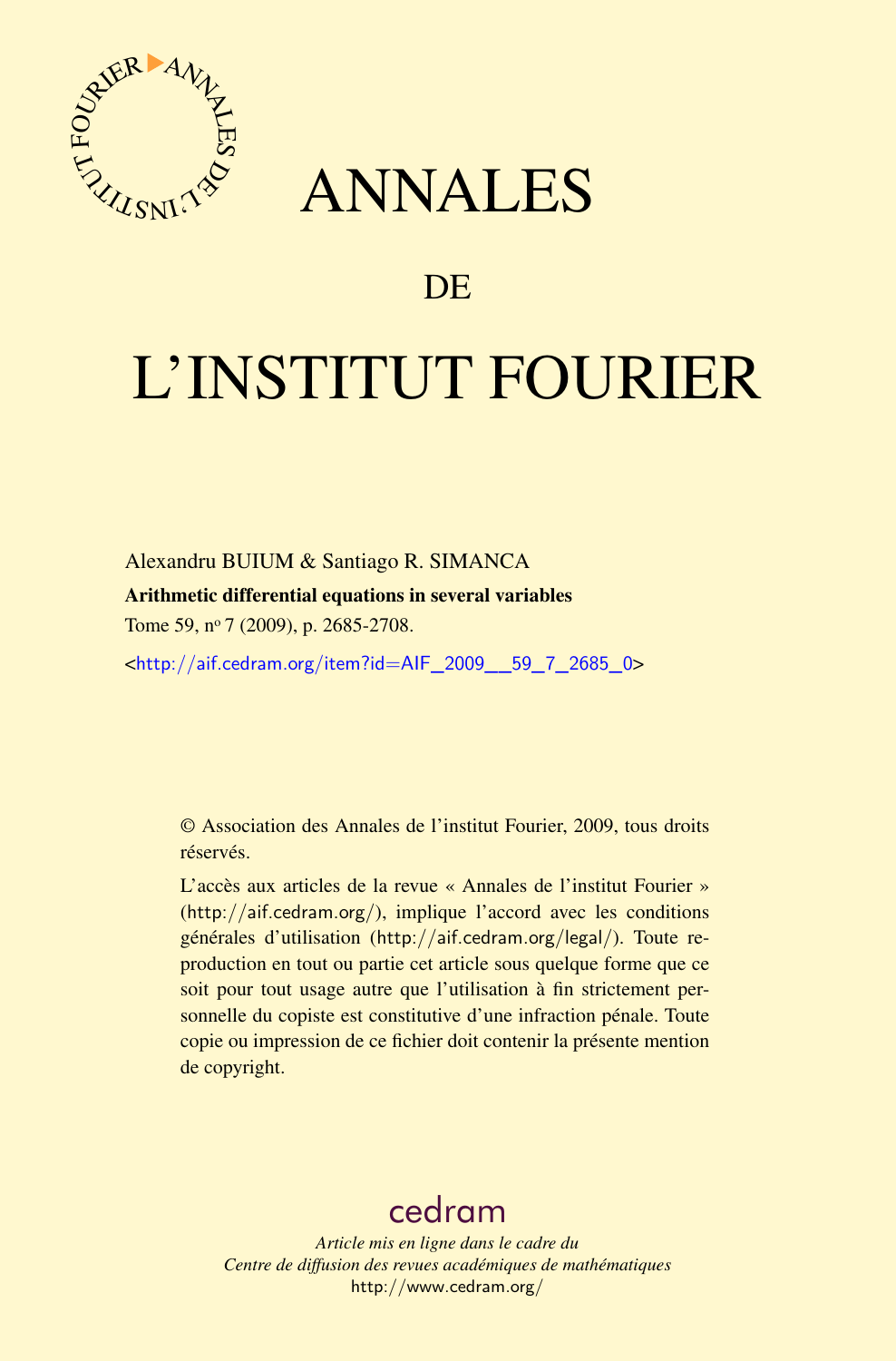#### ARITHMETIC DIFFERENTIAL EQUATIONS IN SEVERAL VARIABLES

**by Alexandru BUIUM & Santiago R. SIMANCA (\*)**

ABSTRACT. — We survey recent work on arithmetic analogues of ordinary and partial differential equations.

Résumé. — On présente des résultats récents sur les analogues arithmétiques des équations différentielles ordinaires et aux dérivées partielles.

#### **1. Introduction**

In this paper, we survey some of the basic ideas, results, and applications of the theory of arithmetic ordinary differential equations [\[6,](#page-23-0) [7,](#page-23-0) [8,](#page-23-0) [9,](#page-23-0) [11\]](#page-23-0), and we explain how some of these ideas can be extended to the case of arithmetic partial differential equations [\[13,](#page-23-0) [14,](#page-23-0) [15,](#page-23-0) [12\]](#page-23-0).

#### **1.1. Classical analogies between functions and numbers**

The analogies between functions and numbers played a key role in the development of modern number theory. The most elementary example of such an analogy is that between the ring  $\mathbb{C}[x]$  of polynomial functions with complex coefficients and the ring  $\mathbb Z$  of integers. In  $\mathbb C[x]$ , any non-constant polynomial is, in a unique way, a product of linear factors (the fundamental theorem of algebra), whereas in Z, any number different from *−*1*,* 0*,* 1 is, in a unique way and up to a sign, a product of prime numbers (the

Keywords: Differential equations, elliptic curves, *p*-adic numbers, modular forms. Math. classification: 11G07, 35G20, 11F03.

<sup>(\*)</sup> During the preparation of this work, the first author was partially supported by NSF grant DMS 0552314.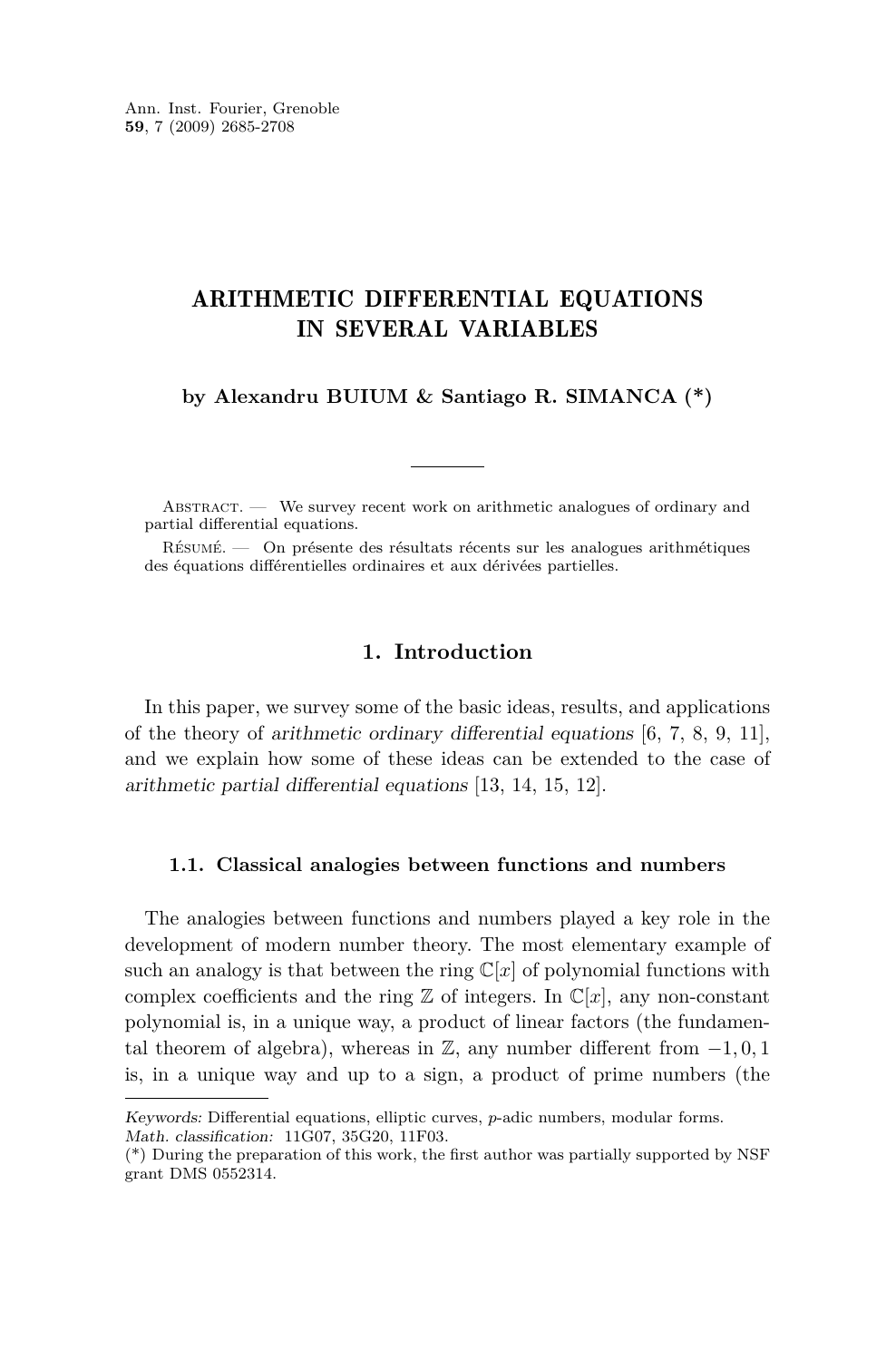<span id="page-2-0"></span>fundamental theorem of arithmetic). This makes the primes in  $\mathbb Z$  the analogues of the linear polynomials in  $\mathbb{C}[x]$ , and the set  $\{-1,0,1\}$  in Z the analogue of the field  $\mathbb C$  of constant polynomials in  $\mathbb C[x]$ . This analogy runs deeper. Indeed the finite extensions of the field  $\mathbb{C}(x)$  of rational functions, called function fields, correspond to complex algebraic curves and should be viewed as analogues of number fields, which are the finite extensions of the field  $\mathbb Q$  of rational numbers. The fundamental groups  $\pi_1(X)$  of complex algebraic curves *X* have, as arithmetic analogues, the absolute Galois groups  $G(F^a/F)$  of number fields F. The divisor class groups  $Cl(X)$  of complex algebraic curves have, as arithmetic analogues, the divisor class groups  $Cl(F)$  of the rings of integers in number fields. The intersection theory on complex algebraic surfaces fibered over curves has, as an arithmetic analogue, the Arakelov intersection theory on curves over number fields. Cohomology of foliated spaces has a conjectural arithmetic analogue proposed by Deninger [\[16\]](#page-23-0). All of these examples of analogies are in some sense at the level of algebraic topology. But we could ask if the analogies between functions and numbers manifest themselves at other levels as well, such as that of differential calculus and differential equations, for instance.

#### **1.2. Arithmetic analogue of differential equations**

Going back to the analogy between the polynomial ring  $\mathbb{C}[x]$  and the integers Z, we may ask for an analogue of differential calculus and ordinary differential equations in which the derivative operator  $\partial_x := \frac{d}{dx} : \mathbb{C}[x] \to$  $\mathbb{C}[x]$  with respect to *x* is replaced by an appropriate operator  $\delta_p : \mathbb{Z} \to \mathbb{Z}$ playing the role of "derivative with respect to (a fixed prime) *p*." Such a theory was proposed by the first author in [\[6\]](#page-23-0), where  $\delta_p$  was taken to be the Fermat quotient operator

(1.1) 
$$
\begin{array}{ccc}\n\mathbb{Z} & \xrightarrow{\delta_p} & \mathbb{Z} \\
n & \longmapsto & \delta_p n := \frac{n - n^p}{p}.\n\end{array}
$$

Notice that for *p* odd, we have that  $\delta_p n = 0$  if, and only if,  $n \in \{-1, 0, 1\}$ ; this is consistent with the idea that  $\{-1,0,1\}$  plays the role of "set of constants" in Z.

The theory in [\[6\]](#page-23-0) was further developed by the first author in a series of papers (cf. the monograph [\[9\]](#page-23-0) for an account of this). Several purely number theoretic applications of this theory have been found, such as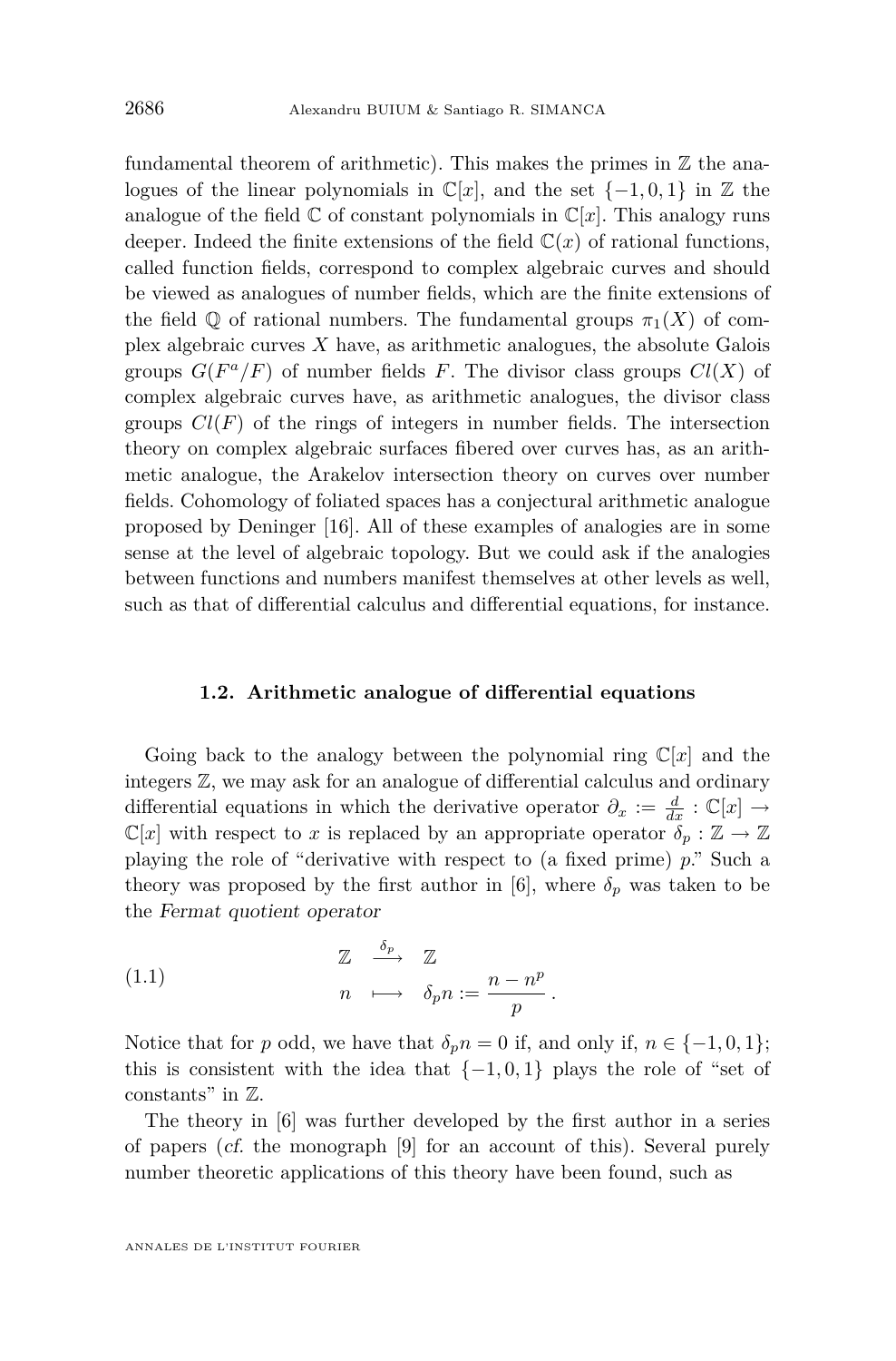- <span id="page-3-0"></span>(1) an effective uniform bound for the number of torsion points on curves over number fields [\[7\]](#page-23-0),
- (2) results on congruences of classical modular forms [\[8,](#page-23-0) [1,](#page-23-0) [20,](#page-23-0) [12\]](#page-23-0),
- (3) finiteness results for points on elliptic curves arising from special points on modular and Shimura curves [\[10,](#page-23-0) [11\]](#page-23-0).

With this theory in place, we could ask for a generalization to the partial differential case. Starting all over again with our prototypical analogy between  $\mathbb{C}[x]$  and  $\mathbb{Z}$ , we could ask for the arithmetic analogue of the ring of polynomials  $\mathbb{C}[x_1, x_2] \simeq \mathbb{C}[x] \otimes_{\mathbb{C}} \mathbb{C}[x]$  in two variables. According to the "myth of the field  $\mathbb{F}_1$  with one element" (cf. [\[28,](#page-24-0) [24,](#page-23-0) [2,](#page-23-0) [16\]](#page-23-0) and the bibliographies therein), the analogue of  $\mathbb{C}[x_1, x_2]$  should be a ring of the form "Z*⊗*<sup>F</sup><sup>1</sup> Z." The question of considering the latter is very worthwhile. Indeed, one possible approach to the proof of the Riemann hypothesis could be to imitate Weil's proof of its analogue for curves  $X$  over finite fields, such as  $\mathbb{F}_p$ ; Weil's proof is based on the analysis of the two-fold product  $X \times_{\mathbb{F}_p} X$ and hence has in its background the ring  $\mathbb{F}_p[x_1, x_2]$ . This would make the search for " $\mathbb{Z} \otimes_{\mathbb{F}_1} \mathbb{Z}$ " significant.

A different viewpoint on the two variable theory was suggested in [\[15\]](#page-23-0). Instead of viewing the elusive " $\mathbb{Z} \otimes_{\mathbb{F}_1} \mathbb{Z}$ " as an analogue of  $\mathbb{C}[x_1, x_2]$ , the authors proposed to look at the triple  $(\mathbb{Z}, \delta_{p_1}, \delta_{p_2})$  as an analogue of  $(\mathbb{C}[x_1, x_2],$  $\partial_{x_1}, \partial_{x_2}$ , where  $\partial_{x_i} := \frac{\partial}{\partial x_i}, i = 1, 2$ , and

(1.2) 
$$
\begin{array}{ccc}\n\mathbb{Z} & \xrightarrow{\delta_{p_1}, \delta_{p_2}} & \mathbb{Z} \\
 & \delta_{p_1} n := \frac{n - n^{p_1}}{p_1}, \\
 & n & \longmapsto \\
 & \delta_{p_2} n := \frac{n - n^{p_2}}{p_2}.\n\end{array}
$$

This is consistent with a suggestion of J. Borger to see geometry over lambda rings as the possible incarnation of the geometry over  $\mathbb{F}_1$ ; cf. also the first author's suggestion, in the "one prime case," in the Introduction of [\[9\]](#page-23-0). For the theory of lambda rings and the related theory of Witt rings we refer to [\[19,](#page-23-0) [21,](#page-23-0) [30,](#page-24-0) [2,](#page-23-0) [3\]](#page-23-0).

There is yet another way of extending the ordinary theory to the partial differential case; cf. [\[13,](#page-23-0) [14\]](#page-23-0). In this approach, the analogue of  $(\mathbb{C}[x_1, x_2], \partial_{x_1},$ 

TOME 59 (2009), FASCICULE 7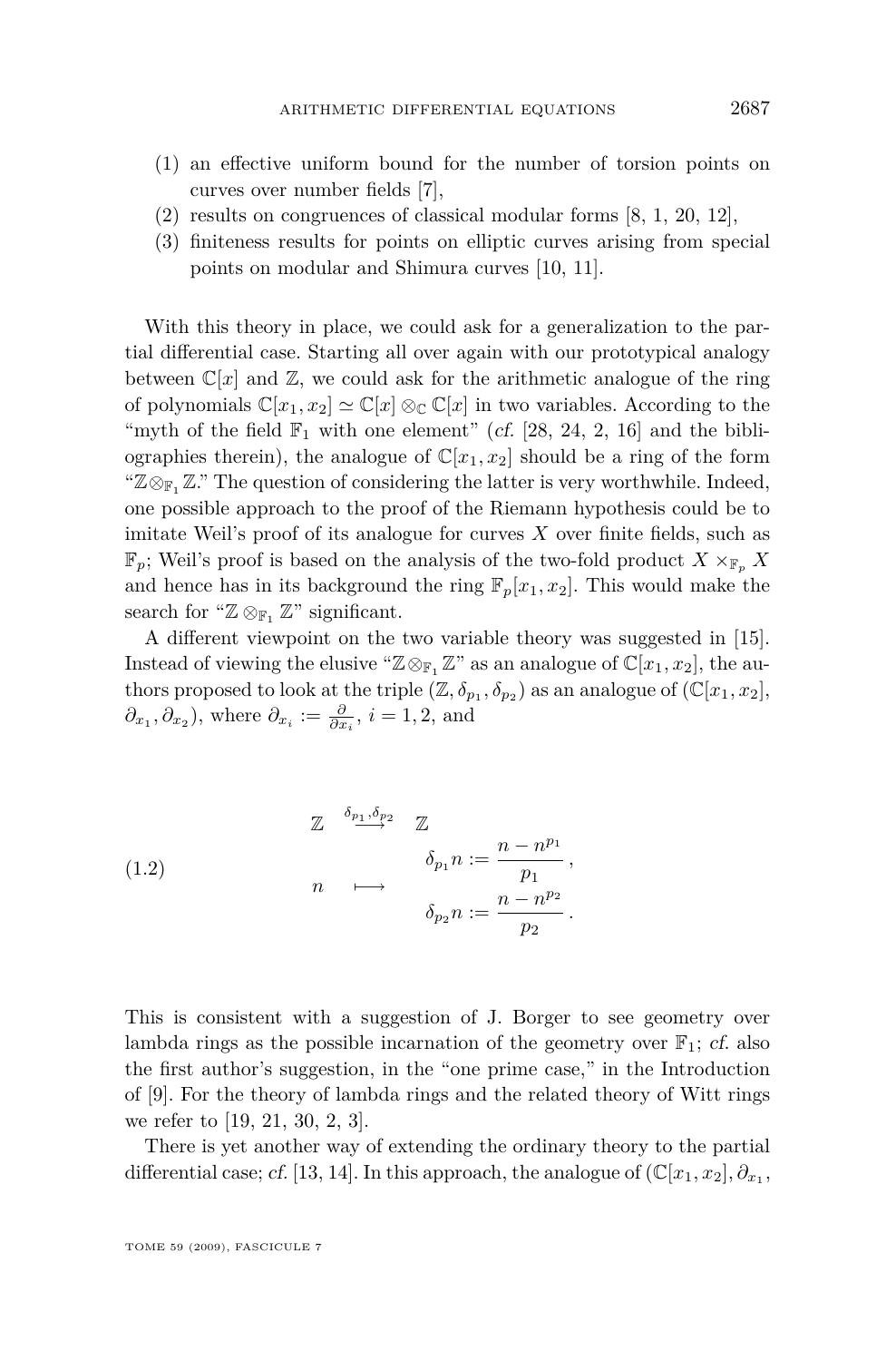$\partial_{x_2}$ ) is the triple  $(\mathbb{Z}[q], \delta_p, \delta_q)$ , where  $\mathbb{Z}[q]$  is a polynomial ring in the indeterminate *q*, and

(1.3)  
\n
$$
\mathbb{Z}[q] \xrightarrow{\delta_p, \delta_q} \mathbb{Z}[q] \qquad \qquad \delta_p(\sum a_n q^n) := \frac{(\sum a_n q^{pn}) - (\sum a_n q^n)^p}{p},
$$
\n
$$
\delta_q(\sum a_n q^n) := q \frac{d}{dq} (\sum a_n q^n) = \sum na_n q^n.
$$

We shall refer to the cases [\(1.1\)](#page-2-0), [\(1.2\)](#page-3-0), (1.3) above as the cases of  $0+1$ ,  $0 + 2$ , and  $1 + 1$  variables, respectively. More generally, all of these cases are subsumed by the case of  $d_1 + d_2$  variables, where  $d_1$  is the number of arithmetic variables and  $d_2$  is the number of geometric variables; cf. section [2.2.](#page-7-0) Here, the variables we refer to are the independent variables; in our discussion below, besides these, there will be yet another dimensional parameter, the number of dependent variables appearing in our differential equations.

Before going any further, it is worth stressing the important point that the paradigm of arithmetic differential equations that we are going to explain here is quite different from the paradigm of Dwork's theory of differential equations over *p*-adic fields [\[17\]](#page-23-0). The easiest way to understand the difference between the two theories is to look at the ordinary case. In Dwork's theory of ordinary differential equations, the solutions to the equations are functions  $u = u(x)$  (usually *p*-adic analytic functions  $u : \mathbb{Z}_p \to \mathbb{Z}_p$ or, more generally,  $u : \mathbb{C}_p \to \mathbb{C}_p$ , and the operator applied to them is the usual derivation operator  $u \mapsto \partial_x u = \frac{du}{dx}$ . In the theory of arithmetic differential equations (which we are explaining here), the solutions to the equations are numbers (typically *p*-adic numbers  $a \in \mathbb{Z}_p$  or, more generally,  $a \in \hat{\mathbb{Z}}_p^{ur}$ , cf. our discussion later in the paper), and the operator applied to them is a Fermat quotient operator  $a \mapsto \delta_p a$ . In spite of this fundamental difference between these two paradigms, some crystalline aspects of Dwork's theory do play a role in our theory, as tools in some of our proofs.

#### **1.3. Plan of the paper**

In §2, we start by reviewing the framework of jet spaces in differential, analytic, and algebraic geometry. We then proceed to define the arithmetic analogues of these spaces; cf.  $[6, 9]$  $[6, 9]$  $[6, 9]$  for the ordinary case. In §3, 4, and 5, we examine the main results in the case of  $0+1$  variables [\[6,](#page-23-0) [9\]](#page-23-0),  $0+2$  variables  $[15]$ , and  $1+1$  variables  $[13]$ . In §6, we explain some difficulties in extending the theory to the case of  $1 + 2$  variables.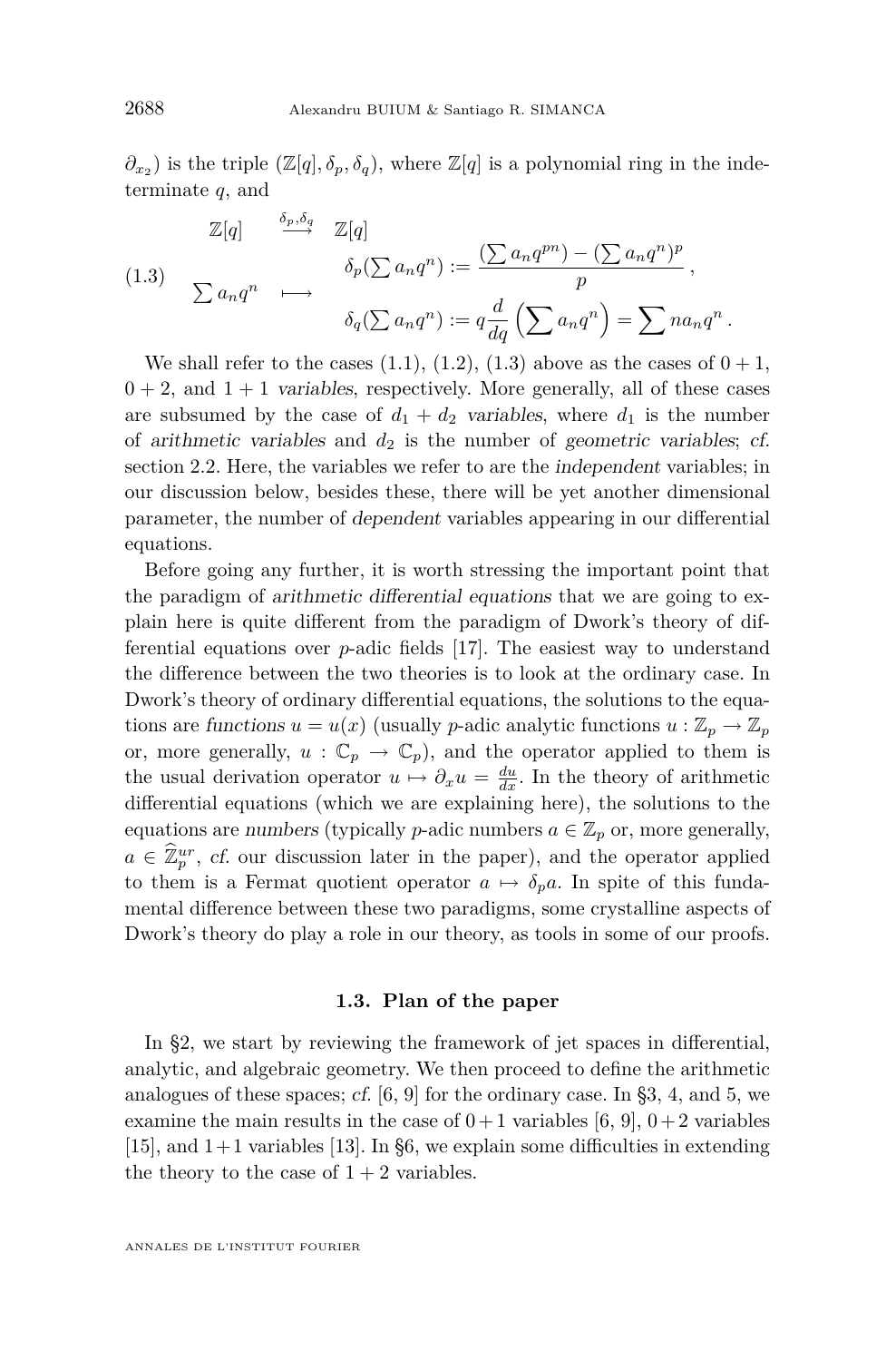#### **2. Main concepts**

#### **2.1. Classical differential equations**

<span id="page-5-0"></span>For a (smooth, analytic, or algebraic) manifold  $M$ , we denote by  $\mathcal{O}(M)$ the ring of complex valued (smooth, analytic, or algebraic) functions on *M*. Here, smooth manifolds are assumed to be real, while analytic and algebraic manifolds are assumed to be complex. Given a submersion  $M \to N$  of (smooth, analytic, or algebraic) manifolds with dim  $N = d$ , dim  $M = d+d'$ , let us assume, for simplicity, that we have global (smooth, analytic, or étale) coordinates x on N and  $(x, y)$  on M, such that the submersion mapping *M* → *N* is given by  $(x, y) \mapsto x$ . Here  $x = (x_1, \ldots, x_d)$ ,  $y = (y_1, \ldots, y_{d'})$ , where we view  $d$  as the number of independent variables, and we view  $d'$  as the number of dependent variables. We can consider jet spaces  $J<sup>r</sup>(M/N)$ of various orders  $r = (r_1, \ldots, r_d) \in \mathbb{Z}_{\geqslant 0}^d$ , with local coordinates

$$
\{x, \partial^s y : s \leqslant r\},\
$$

where  $\partial^s := \partial_{x_1}^{s_1} \dots \partial_{x_d}^{s_d}, s = (s_1, \dots, s_d)$ , and  $s \leq r$  means that  $s_i \leq r_i$ for all *i*. A classical differential equation on *M* of order *r* is, by definition, a (smooth, analytic, or algebraic) function on  $J<sup>r</sup>(M/N)$ , that is to say, an element of  $O(J^r(M/N))$ . In the smooth or analytic case, and in the coordinates above, a differential equation is simply a (smooth or analytic) function

$$
f(x,\partial^s y)\,.
$$

For each  $i, 1 \leq i \leq d$ , we have an operator

(2.1) 
$$
\delta_{x_i} : \mathcal{O}(J^r(M/N)) \to \mathcal{O}(J^{r+e_i}(M/N)),
$$

where  $e_i = (0, \ldots, 1, \ldots, 0)$  with the 1 on the *i*-th component; by definition, in coordinates,

$$
\delta_{x_i} := \frac{\partial}{\partial x_i} + \sum_{s,j} (\partial^{s+e_i} y_j) \frac{\partial}{\partial (\partial^s y_j)}.
$$

Let  $M(N)$  denote the set of all (smooth, analytic, or algebraic) sections of  $M \to N$ . Any differential equation  $f \in \mathcal{O}(J^r(M/N))$  induces a map of sets, still denoted by *f*,

$$
f: M(N) \to O(N),
$$

which can be referred to as the (nonlinear) partial differential operator attached to f. The sections in  $M(N)$  sent by f to 0 are interpreted as the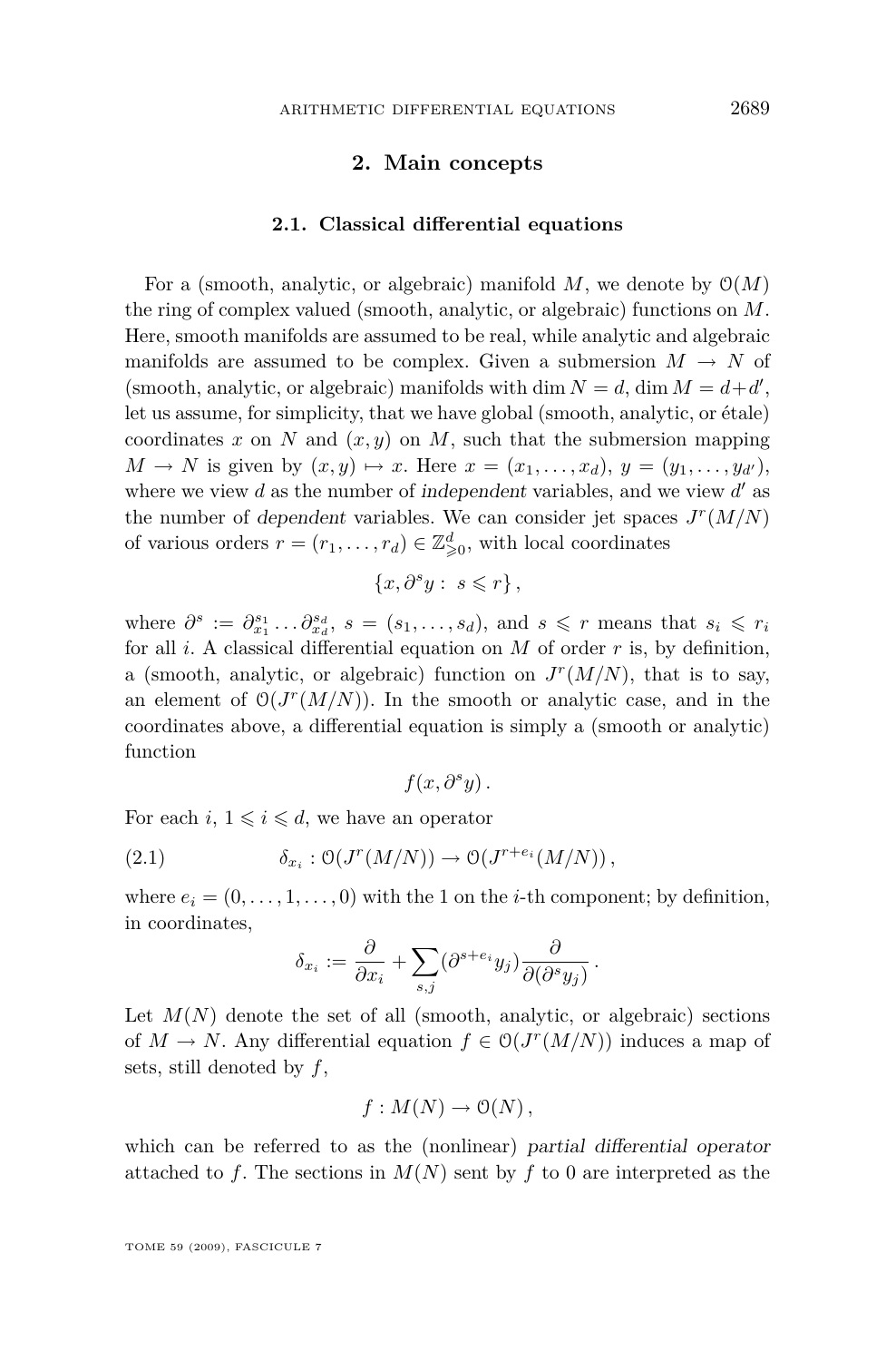<span id="page-6-0"></span>"solutions of  $f = 0$ ." In the smooth or analytic case, sections are given by functions  $x \mapsto (x, u(x))$ , and the map  $M(N) \to O(N)$  is given by

$$
u = u(x) \mapsto fu = f(x, \partial^s(u(x))).
$$

There is a less refined, more familiar version of the above formalism in which, for  $n \in \mathbb{Z}_{\geqslant 0}$ , we consider the jet spaces  $J^n(M/N)$  of order *n*, with local coordinates

$$
\{x, \partial^s y : |s| \leqslant n\},\
$$

where  $|s| := s_1 + \cdots + s_d$ .

The constructions above can be globalized appropriately. Then the main problems that arise in the theory are

- (1) the classification of all differential equations (possibly invariant under various group actions on *M* "over *N*"), and
- (2) the description, for any such an equation  $f$ , of the space of solutions of  $f = 0$ .

For the latter problem, we may hope to parameterize solutions by Cauchy data along a given non-characteristic submanifold. But of course, even if we start with smooth initial data, the solutions could develop singularities, and the theory is soon pushed into the non-smooth realm of distributions.

If  $M \to N$  is a group in the category of manifolds over N (that is to say, there exists a multiplication  $\mu : M \times_N M \to M$  with the expected properties) then, in the smooth or analytic case, the differential equation *f* will be called linear if for any open set  $N' \subset N$ , the induced nonlinear differential operator  $f : M(N') \to O(N')$  is a group homomorphism. (Here,  $M(N')$  is the set of sections of  $M \to N$  above  $N'$  and  $O(N')$  is viewed as a group with the usual addition of functions.) There is a corresponding definition in the algebraic case. In all cases, the solutions of  $f = 0$  form a subgroup of  $M(N)$ . The most familiar case of this paradigm is that where *M* is a vector bundle over *N*; in this case the linear differential equations in the sense above coincide with what is classically understood by linear partial differential operators. A subclass of these is constituted by the class of operators  $u \mapsto Pu$  with constant coefficients. Among these, the standard examples are (in the case of  $d = 2$  variables and order  $n \leq 2$ ):

(2.2) 
$$
Pu = \partial_{x_1} u - \partial_{x_2} u, \text{ the convection operator,}
$$

$$
Pu = \partial_{x_1} u - \partial_{x_2}^2 u, \text{ the heat operator,}
$$

$$
Pu = \partial_{x_1}^2 u - \partial_{x_2}^2 u, \text{ the wave operator,}
$$

$$
Pu = \partial_{x_1}^2 u + \partial_{x_2}^2 u, \text{ the Laplace operator.}
$$

ANNALES DE L'INSTITUT FOURIER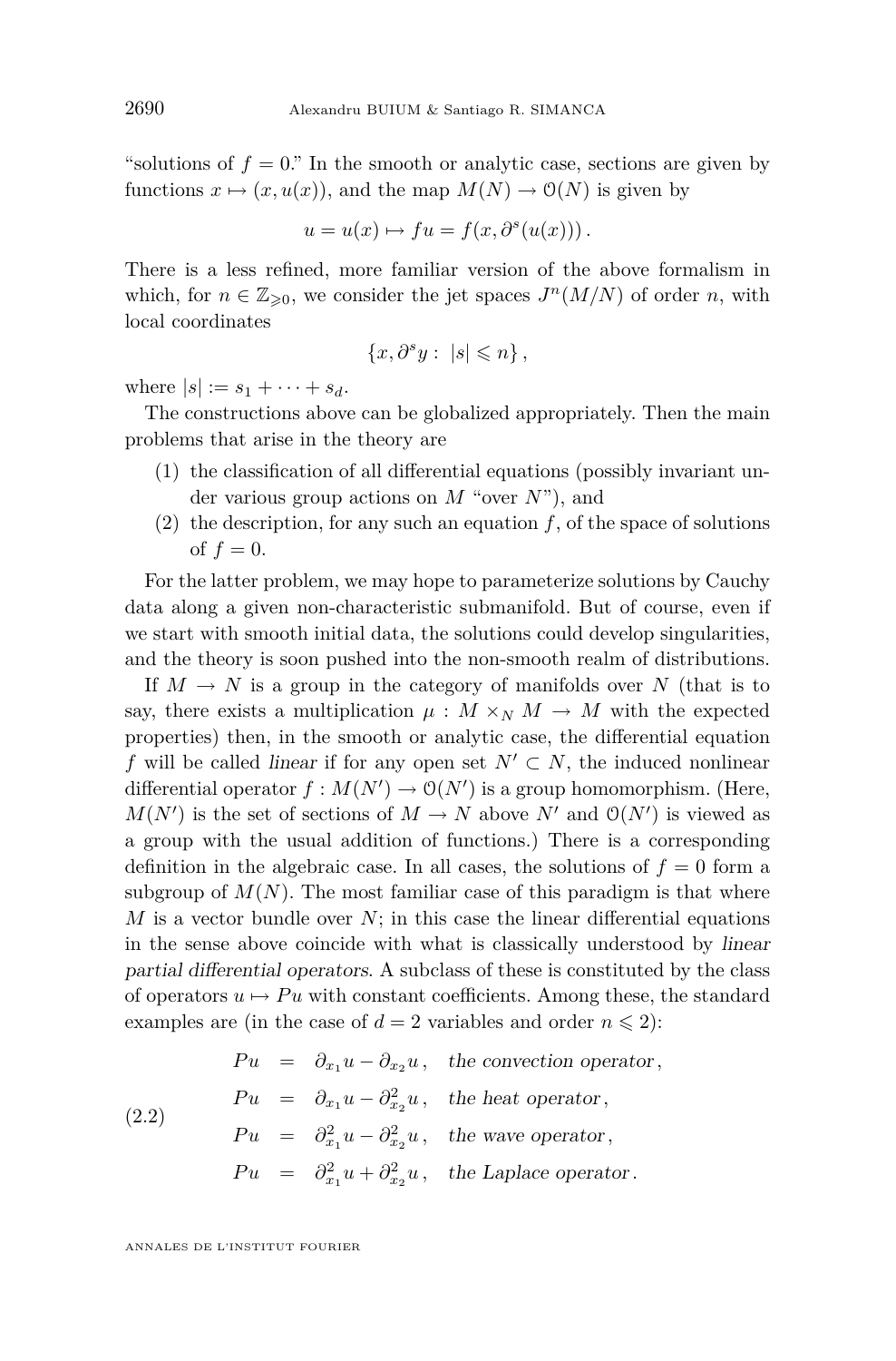<span id="page-7-0"></span>Besides vector bundles, we can consider other groups *M* over *N*, such as multiplicative tori  $M = N \times T \to N$  (where  $T = \mathbb{C}^\times \times \cdots \times \mathbb{C}^\times$ ), or families of compact complex tori  $M \to N$  (for example, abelian varieties). In the case of families of abelian varieties, for instance, there is a fundamental construction of differential equations due to Manin [\[25\]](#page-24-0), which played a key role in his proof of the function field analogue of the Mordell's conjecture. The case  $d = d' = 1$  of this construction (which Manin attributes to Fuchs) says that if *N* is an affine algebraic curve (equipped with an étale coordinate *x*, to simplify), and  $M \to N$  is a smooth projective morphism with a section whose fibers are elliptic curves, then there is a non-zero order 2 differential equation  $\psi^2 \in O(J^2(M/N))$  that is linear in the sense of our definition above. Here and below, an upper index in a differential equation, like the 2 in  $\psi^2$ , indicates the order of the corresponding equation. (N.B. The expression for  $\psi^2$  in the affine coordinates of the cubic defining the family of elliptic curves is far from being "linear" in the naive sense!) This differential equation  $\psi^2$  is usually referred to as the *Manin* map. A different construction of such maps (including the higher dimensional case) was given in [\[4\]](#page-23-0). By the way, in the "degenerate" situation where  $M = N \times E$  for *E* an elliptic curve, there is a natural order 1 differential equation  $\psi^1 \in O(J^1(M/N))$  given by the "logarithmic derivative." Of course, an analogue of the latter exists also in the case  $M = N \times \mathbb{C}^{\times}$ , where the corresponding differential equation  $\psi^1 \in O(J^1(M/N))$  induces the differential operator  $\psi^1 : M(N) = \mathcal{O}(N)^\times \to \mathcal{O}(N)$  defined by  $\psi^1 u = \partial_x u/u$ . There are analogues of Manin maps (and of logarithmic derivatives) in the case of several (independent and dependent) variables. These can be used to construct analogues of the operators [\(2.2\)](#page-6-0) for the corresponding groups  $M \rightarrow N$ .

Let us mention that there is a notion of linearity that is related to groups in a less obvious way; indeed, we can talk about linear partial differential operators on  $M = N \times S$ , where *S* is a modular curve or a Shimura curve (or, more generally, a moduli space of appropriate abelian varieties). Cf. [\[14\]](#page-23-0). We will not discuss this in the present paper.

In what follows, we would like to consider an arithmetic analogue of the theory above.

#### **2.2. Arithmetic differential equations**

Let  $\mathcal{Q} = \{q_1, \ldots, q_{d_1}\}\$ be a set of indeterminates and  $\mathcal{P} = \{p_1, \ldots, p_{d_2}\}\$ be a set of primes in Z. The analogue of the manifold *N* in the previous section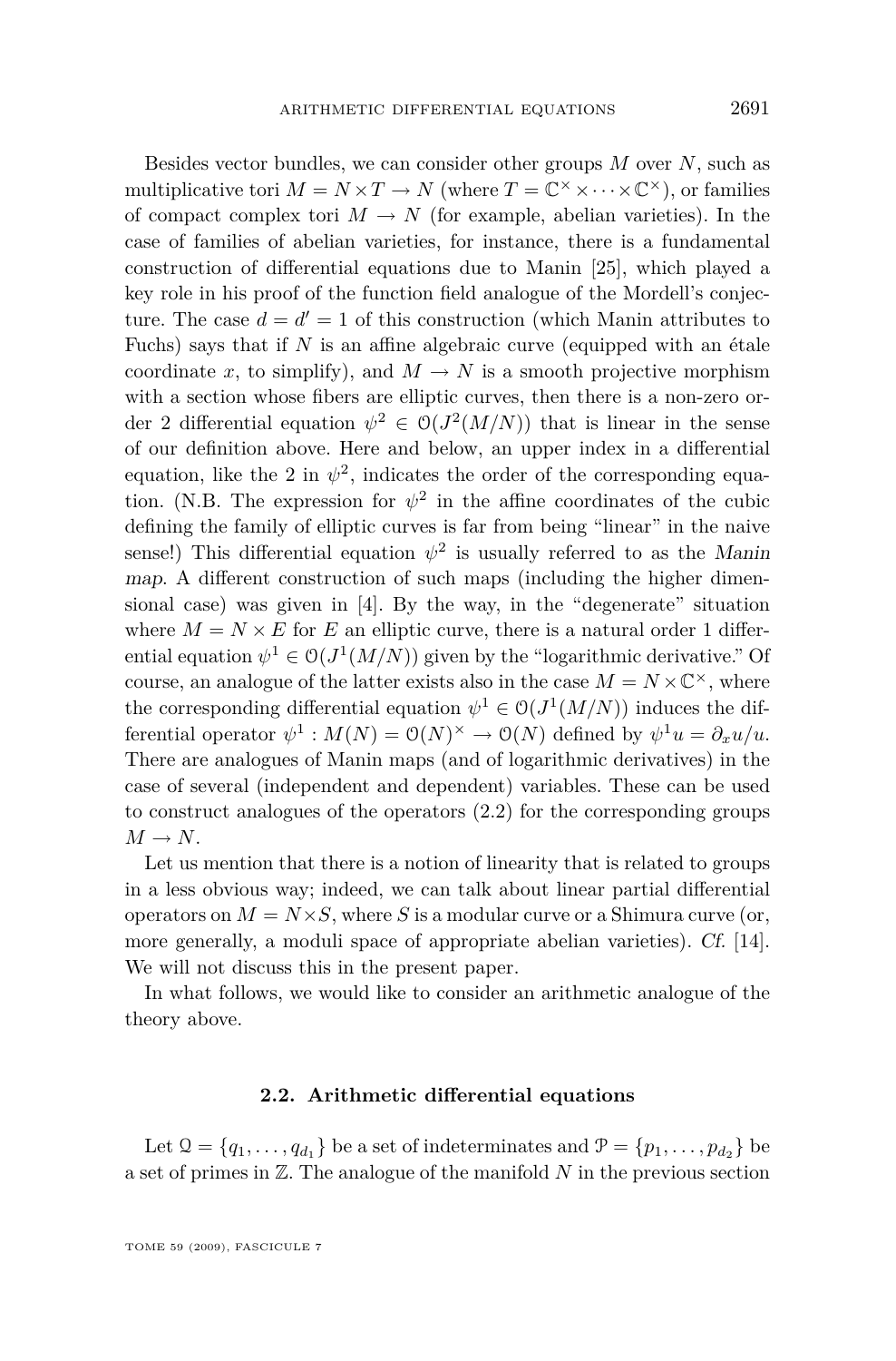is the scheme Spec *A*, where  $A = \mathbb{Z}[q_1, \ldots, q_{d_1}]$ . Consider the operators  $\delta_{\mathcal{P}} = \{\delta_{p_1}, \ldots, \delta_{p_{d_2}}\}$  and  $\delta_{\mathcal{Q}} = \{\delta_{q_1}, \ldots, \delta_{q_{d_1}}\}$  given by (2.3)

$$
\mathbb{Z}[q_1,\ldots,q_{d_1}] \xrightarrow{\delta_{p_i},\delta_{q_j}} \mathbb{Z}[q_1,\ldots,q_{d_1}]
$$

$$
\delta_{p_i}(\sum a_n q^n) := \frac{(\sum a_n q^{p_i n}) - (\sum a_n q^n)^{p_i}}{p_i},
$$

$$
\delta_{q_j}(\sum a_n q^n) := q_j \frac{\partial}{\partial q_j} (\sum a_n q^n),
$$

where  $d_1$  is the number of geometric variables  $q_1, \ldots, q_{d_1}, d_2$  is the number of arithmetic variables  $p_1, \ldots, p_{d_2}$ , and for a multi-index  $n = (n_1, \ldots, n_{d_1}),$ we set  $q^n := q_1^{n_1} \cdots q_{d_1}^{n_{d_1}}$ . We shall refer to the situation above as the case of  $d_1 + d_2$  variables. From this perspective, the case of  $d + 0$  variables can be referred to as the purely geometric case, and corresponds to the classical case of differential calculus in *d* variables. By the same token, the case of  $0 + d$  variables can be referred to as the purely arithmetic case.

The analogue of the manifold *M* is any scheme of finite type *X* over *A*. The analogue of the set  $M(N)$  of sections of  $M \to N$  is the set  $X(A)$  of *A*-points of the scheme *X*. Let us assume firstly that  $X = \text{Spec } B$  is affine, with  $B = A[y]/(f)$ , *y* a tuple of variables and *f* a tuple of polynomials in *A*[*y*]. For multi-indices  $\alpha \in \mathbb{Z}_{\geqslant 0}^{d_2}$ ,  $\beta \in \mathbb{Z}_{\geqslant 0}^{d_1}$ , we set  $\delta_{\mathcal{P}}^{\alpha} = \delta_{p_1}^{\alpha_1} \dots \delta_{p_{d_2}}^{\alpha_{d_2}}$ ,  $\delta_0^{\beta} = \delta_{q_1}^{\beta_1} \dots \delta_{q_{d_1}}^{\beta_{d_1}}$ , and consider the indeterminates  $\delta_{\mathcal{P}}^{\alpha} \delta_{\mathcal{Q}}^{\beta}$  $_{\mathcal{Q}}^{\mathcal{P}} y$ . The operators  $(2.3)$  can be extended naturally to operators  $\delta_{p_i}, \delta_{q_j}$  on the polynomial ring  $A$ [*δ*<sup>α</sup><sub>β</sub> $\delta$ <sub>Ω</sub><sup>β</sup>  $\mathcal{L}_{\Omega}^{\beta} y$  :  $\alpha, \beta \geqslant 0$ ]; to do so, we need to use the natural commutation relations among these operators on *A*. Then, we define the jet space of *X* of order  $(a, b) \in \mathbb{Z}_{\geqslant 0}^{d_2} \times \mathbb{Z}_{\geqslant 0}^{d_1}$  by

$$
\mathcal{J}_{\mathcal{P},\mathcal{Q}}^{a,b}(X) = \mathcal{J}_{\mathcal{P},\mathcal{Q}}^{a,b}(X/A) = \text{Spec } \frac{A[\delta_{\mathcal{P}}^{\alpha} \delta_{\mathcal{Q}}^{\beta} y : \alpha \leq a, \beta \leq b]}{(\delta_{\mathcal{P}}^{\alpha} \delta_{\mathcal{Q}}^{\beta} f : \alpha \leq a, \beta \leq b)}.
$$

There are induced operators

$$
\delta_{p_i} : \mathcal{O}(\mathcal{J}_{\mathcal{P},\mathcal{Q}}^{a,b}(X)) \to \mathcal{O}(\mathcal{J}_{\mathcal{P},\mathcal{Q}}^{a+e_i,b}(X)),
$$

and

$$
\delta_{q_j} : \mathcal{O}(\mathcal{J}_{\mathcal{P},\mathcal{Q}}^{a,b}(X)) \to \mathcal{O}(\mathcal{J}_{\mathcal{P},\mathcal{Q}}^{a,b+e_j}(X)),
$$

which are analogous to  $(2.1)$ . In the purely geometric case of  $d+0$  variables, this construction goes back to Ritt and Kolchin [\[23\]](#page-23-0), and was the basis for the first author's work in [\[4,](#page-23-0) [5\]](#page-23-0) in Diophantine geometry over function fields. The purely arithmetic case of  $0 + 1$  variables was introduced in [\[6\]](#page-23-0). The cases of  $1+1$  and  $0+d$  variables  $(d \geq 2)$  were introduced in [\[13\]](#page-23-0) and [\[15,](#page-23-0) [2\]](#page-23-0), respectively. We refer to these papers for details of the construction above.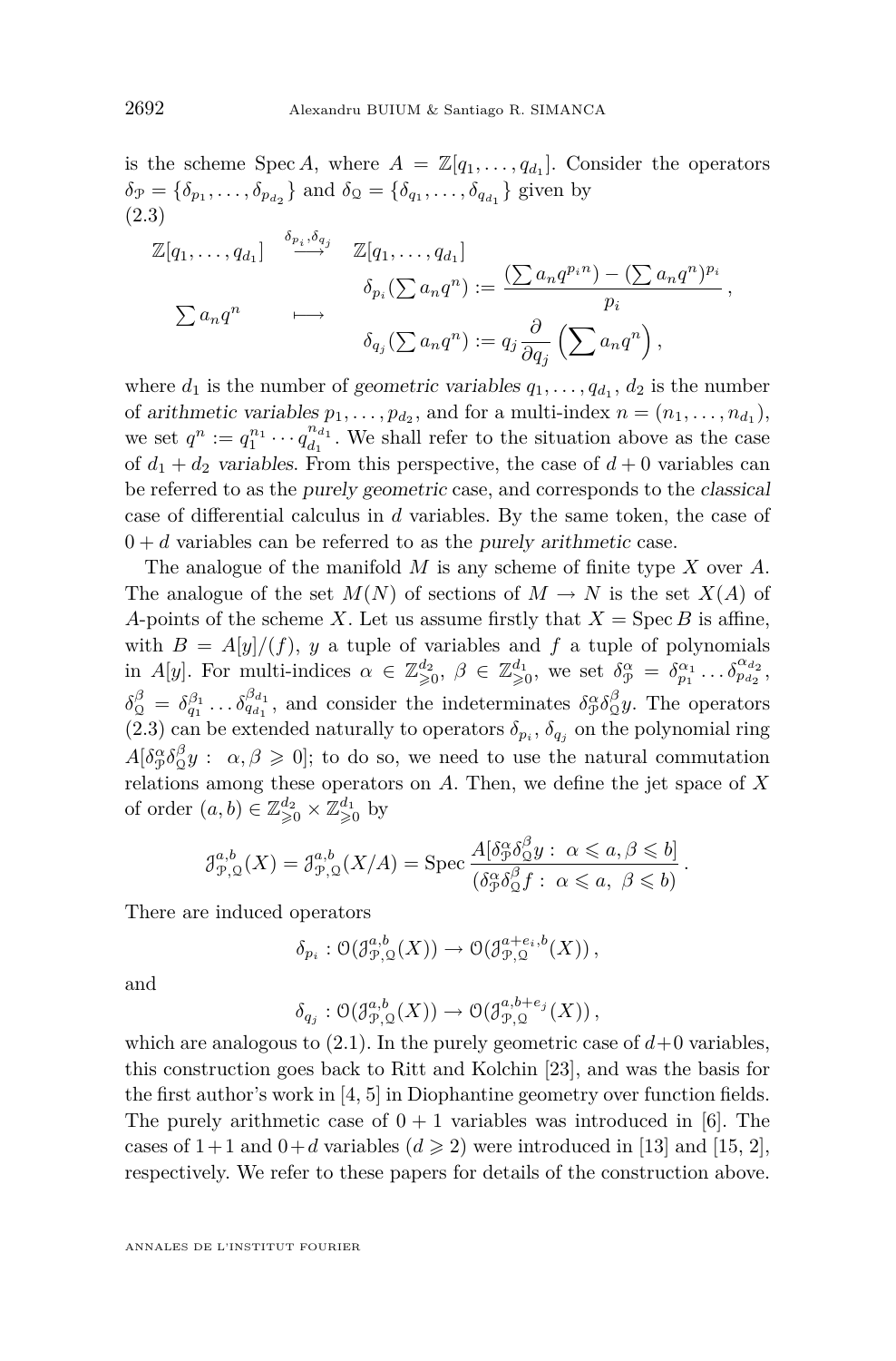There are various variants of these definitions.

For instance, for  $n \in \mathbb{Z}_{\geqslant 0}$ , we define the jet space of order *n* by

$$
\mathcal{J}_{\mathcal{P},\mathcal{Q}}^n(X) = \mathcal{J}_{\mathcal{P},\mathcal{Q}}^n(X/A) = \operatorname{Spec} \frac{A[\delta_{\mathcal{P}}^{\alpha} \delta_{\mathcal{Q}}^{\beta} y : |\alpha| + |\beta| \leq n]}{(\delta_{\mathcal{P}}^{\alpha} \delta_{\mathcal{Q}}^{\beta} f : |\alpha| + |\beta| \leq n)}.
$$

Next, we can take (and later on will) other rings *A* in all of the definitions above; for instance, we can replace the ring of polynomials by rings obtained from it by taking étale extensions and/or completing with respect to various ideals.

In the purely geometric case  $(d + 0 \text{ variables})$ , there is a variant of the construction above due to Vojta [\[29\]](#page-24-0), in which the derivations  $\delta_{q_i}$  are replaced by Hasse-Schmidt derivations  $\{\alpha_{q_j}/n! \, ; n \geq 0\}$ . Notice that the Hasse-Schmidt derivations are still, morally, "differentiations in geometric directions," so Vojta's jet spaces do not involve "differentiations in arithmetic directions." In particular, they do not involve operations that play the role of our  $\delta_{p_i}$ s.

Going back to our jet spaces  $\mathcal{J}_{\mathcal{P},\mathcal{Q}}^{a,b}(X)$ , at this point we can attempt to define differential equations on  $\widetilde{X}$  as elements of the rings of global functions  $\mathcal{O}(\mathcal{J}_{\mathcal{P},\mathcal{Q}}^{a,b}(X))$ . Such a definition works well in the purely geometric case of  $d + 0$  variables, where it can be generalized to nonaffine *X*s and leads to an interesting theory with applications to diophantine results over function fields  $[4, 5]$  $[4, 5]$  $[4, 5]$ . In particular, in the case of  $1+0$  variables, we have the natural Manin maps  $\psi^2 \in \mathcal{O}^2(J_q^2(X))$  for any elliptic curve *X* over *A*. For the multiplicative group  $\mathbb{G}_m$ , or for elliptic curves *X* over *A*, there are also analogues  $\psi^1$  of logarithmic derivatives that are defined over the ring of  $\delta_q$ constants of *A*. But the definition of differential equations suggested above is too naive to work in the case of  $d_1 + d_2$  variables where  $d_2 \geq 1$ . Indeed, with this definition, if  $d_2 \geqslant 1$ , in most cases there are no "interesting" differential equations (in particular, for instance, there are no non-trivial arithmetic analogues of linear differential operators!) Later on, however, we shall be able to introduce a less naive definition of differential equations. This will allow us to pass to the case where *X* is not necessarily affine and then to introduce, for *X* equal to a group scheme, the notion of linear differential equation on  $X$ , in which case the solutions form a group. There is also a notion of linearity of differential equations in the case where *X* is a modular or a Shimura curve (which we are not going to review in this paper). Up to a point, we can consider these matters in general, but it will be much more convenient to examine these issues separately in the cases of  $0 + 1$ ,  $0 + 2$ , and  $1 + 1$  variables. In the case of  $0 + 2$  variables, we will encounter analogues of the Laplace operator, while in the case of  $1 + 1$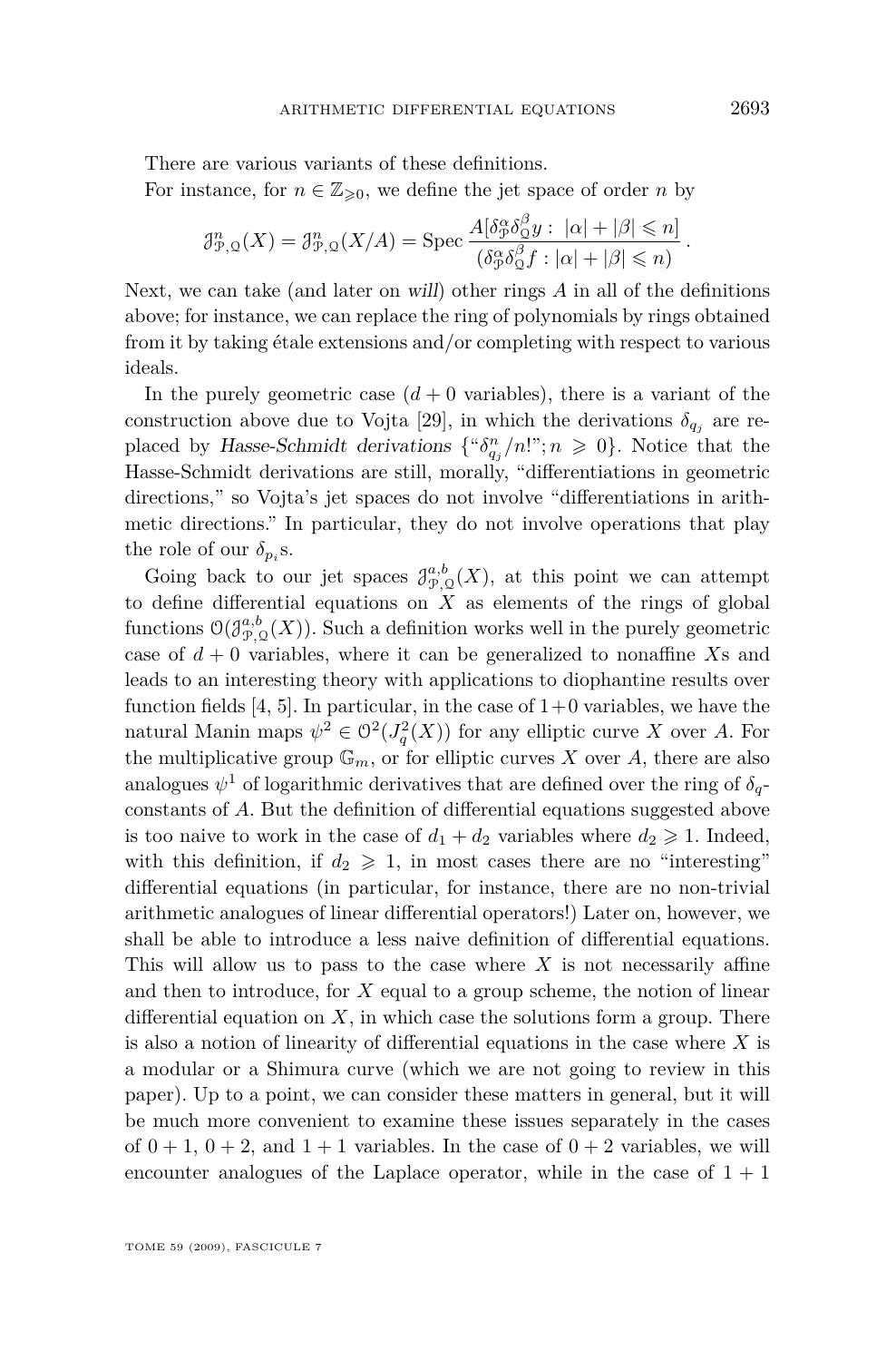variables, we will encounter analogues of the convection, heat, and wave equations. The cases of  $0 + 2$  and  $1 + 1$  variables can be easily generalized to the cases of  $0 + d$  and  $d + 1$  variables respectively. However, even in the case of  $1 + 2$  variables, new ideas seem to be required to make the theory work.

#### **3.**  $0+1$  **variables**

This theory was introduced in [\[6\]](#page-23-0). We assume that  $\mathcal{P} = \{p\}$  consists of one prime  $p \ge 5$ , and that  $\mathcal{Q} = \emptyset$ . In this setting, the most natural variant of the theory is that in which we take *A* to be the ring  $R := \widehat{\mathbb{Z}}_p^{ur}$  obtained by *p*-adically completing the maximum unramified extension of the ring of *p*-adic integers. (Here and below, for a fixed prime *p*, we denote by  $\hat{ }$ the *p*-adic completion of a ring or a scheme.) The elements of *R* can be uniquely represented as power series  $\sum_{n\geqslant 0} \xi_n p^n$ , where the  $\xi_n$ s are either zero or roots of unity of order prime to *p*. The collection consisting of zero and the roots of unity of order prime to *p* will be called the monoid of constants of *R*. The ring *R* has a well-known automorphism, referred to as the lift of Frobenius, defined by

$$
\begin{array}{ccc}\nR & \stackrel{\phi}{\longrightarrow} & R \\
\sum \xi_n p^n & \longmapsto & \phi(\sum \xi_n p^n) = \sum \xi_n^p p^n \,.\n\end{array}
$$

We consider the "Fermat quotient operator"  $\delta = \delta_p : R \to R$  defined by

$$
\delta a = \frac{\phi(a) - a^p}{p}
$$

*.*

Note that  $a = 0$  if, and only if, *a* is in the monid of constants.

For any affine scheme of finite type *X* over *R*, we consider the jet spaces  $\mathcal{J}_p^n(X)$ ,  $n \in \mathbb{Z}_{\geqslant 0}$  and we consider the formal schemes  $J^n(X) = J_p^n(X)$  $\mathcal{J}_p^n(X)$ , the *p*-adic completions of the jet spaces. It is then a fact that, if *X* is a scheme of finite type over *R*, and if  $X = \bigcup X_i$  is an affine open cover, then the formal schemes  $J^n(X_i)$  naturally glue together to give a formal scheme  $J^n(X)$ , the *p*-jet space of X of order *n* [\[6,](#page-23-0) [7\]](#page-23-0). The reduction mod *p*,  $J^n(X) \otimes R/pR$ , of these *p*-jet spaces coincide with the Greenberg transforms of *X* [\[18\]](#page-23-0). But notice that the Fermat quotient operators  $\delta$ :  $\mathcal{O}(J^n(X)) \to \mathcal{O}(J^{n+1}(X))$ , which are the most salient feature of our theory, do not survive after reduction mod *p*, that is, they do not survive on the Greenberg transforms. We define a differential equation on *X* to be a formal function  $f \in \mathcal{O}(J^n(X))$ . Any such equation defines a map of sets, referred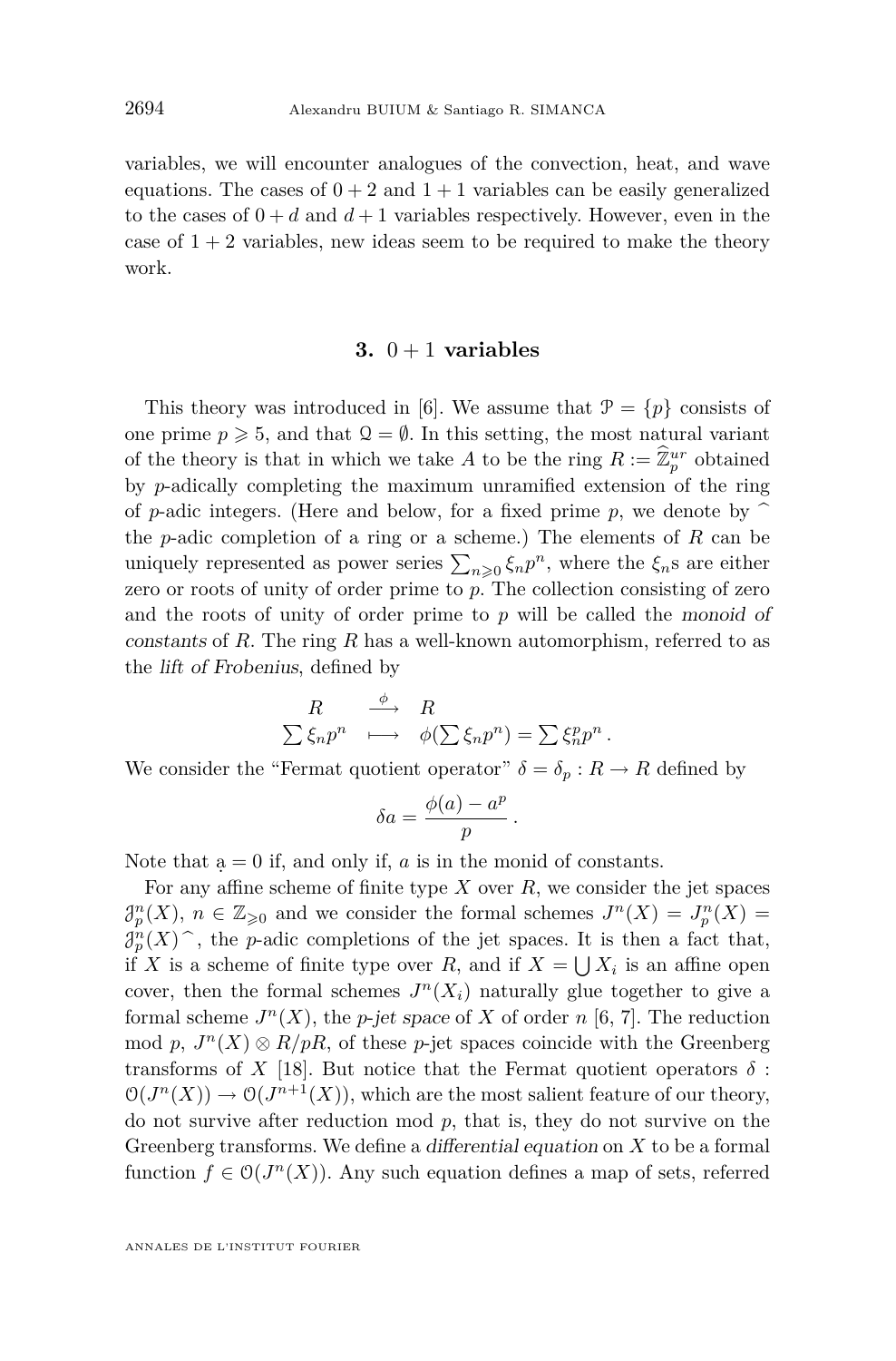<span id="page-11-0"></span>to as the associated (nonlinear) differential operator,  $f: X(R) \to R$ . The set  $f^{-1}(0)$  ⊂  $X(R)$  is the set of solutions of  $f$  (or of  $f = 0$ ). If  $X$  is a group scheme over  $R$ , and  $f$  is a differential equation such that the operator  $f: X(R) \to R$  is a homomorphism, we say that *f* is linear, or that *f* is a *δ*-character.

There is also a natural concept of linear differential equation (operator) in the context of modular and Shimura curves [\[8,](#page-23-0) [9\]](#page-23-0). This leads to a theory of what we call differential modular forms. We will not touch this subject in this paper, although Theorem 3.3 below is an example of what this theory can produce.

We now discuss some results about  $\delta$ -characters. We start by noticing that the logarithmic derivatives in the purely geometric case have an arithmetic analogue:

THEOREM  $3.1. - 6$ 

(1) On the multiplicative group  $\mathbb{G}_m$  over R there is a non-zero  $\delta$ character  $\psi^1$ :  $\mathbb{G}_m(R) = R^{\times} \rightarrow R$  of order 1, unique up to multiplication by an an element of *R*; it is given by

$$
\psi^1 u = \sum_{n\geqslant 1} (-1)^{n-1} \frac{p^{n-1}}{n} \left(\frac{\delta u}{u^p}\right)^n.
$$

(2) If *E* is an elliptic curve over *R* that has ordinary reduction and is a canonical lift of its reduction, then there is a non-zero *δ*-character  $\psi^1$  :  $E(R) \rightarrow R$  of order 1, unique up to multiplication by an element of *R*.

More remarkably, there is an arithmetic analogue of the Manin map:

THEOREM 3.2.  $-$  [\[6\]](#page-23-0) If *E* is any elliptic curve over *R*, then there is a non-zero  $\delta$ -character  $\psi^2 : E(R) \to R$  of order 2 whose group of solutions contains  $\bigcap_n p^n E(R)$  as a subgroup of finite index.

There is a modular analogue of this that can be roughly stated as follows:

THEOREM 3.3.  $-$  [\[8\]](#page-23-0) If *S* is a modular or a Shimura curve over *R*, then there exists a Zariski open set  $S^{\dagger} \subset S$  and a differential operator  $f^{\flat}: S^{\dagger}(R) \to R$  of order 1, whose set of solutions is exactly the set of CL (canonical lift) points.

Theorems 3.2 and 3.3 were recently applied to prove a finiteness result in diophantine geometry over local fields:

THEOREM 3.4.  $-$  [\[11\]](#page-23-0) Let *E* be an elliptic curve and *S* a modular curve over Q. Let  $\Phi: X \to E$  and  $\Pi: X \to S$  be non-constant morphisms from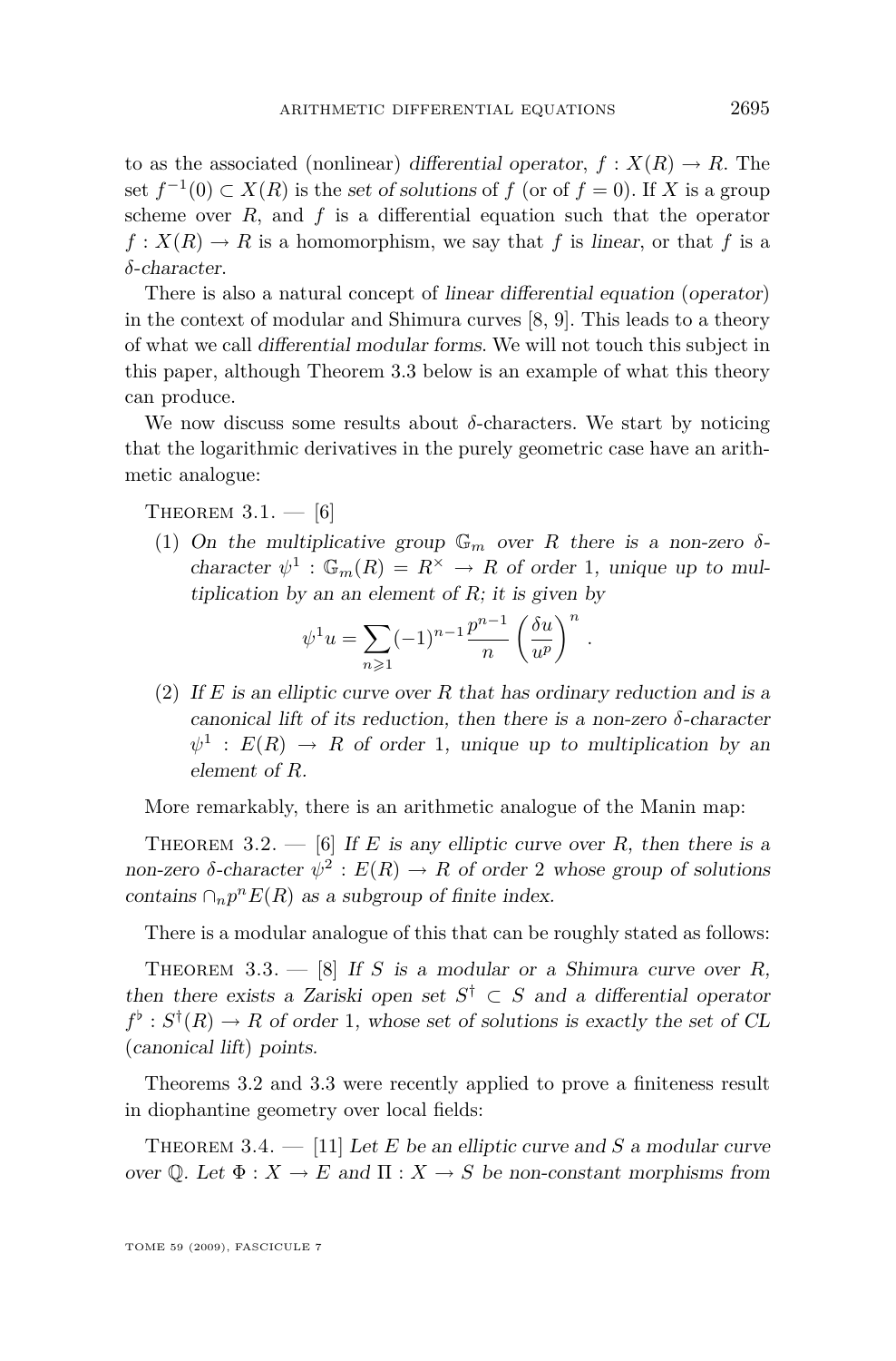a curve *X* over  $\overline{Q}$ . Let *p* be a sufficiently large prime, let  $R = \widehat{\mathbb{Z}}_p^{ur}$ , and consider the induced maps  $\Phi : X(R) \to E(R)$  and  $\Pi : X(R) \to S(R)$ . Let  $CL \subset S(R)$  be the set of CL (canonical lift) points. Then there exists a constant  $c_p$  depending on *p* such that for any subgroup  $\Gamma \leqslant E(R)$  with  $r := \text{rank } \Gamma := \dim_{\mathbb{Q}}(\Gamma \otimes \mathbb{Q}) < \infty$ , the set  $\Phi^{-1}(\Gamma) \cap \Pi^{-1}(CL)$  is finite of cardinality at most  $c_p p^r$ .

The constant  $c_p$  can be made entirely explicit if  $\Pi$  is the identity and  $\Phi$ is a modular parametrization. A stronger result is actually true, in which  $r = \text{rank } \Gamma$  is replaced by

$$
r := \dim_{\mathbb{F}_p} \left( \frac{\Gamma}{\Gamma \cap (E(R)_{\text{tors}} + pE(R))} \right).
$$

Theorem [3.4](#page-11-0) has an analogue over number fields:

THEOREM 3.5.  $-$  [\[10\]](#page-23-0) Let *E* be an elliptic curve and *S* a modular curve over  $\overline{Q}$ . Let  $\Phi : X \to E$  and  $\Pi : X \to S$  be non-constant morphisms from a curve *X* over  $\overline{Q}$ . Let  $\Gamma \leqslant E(\overline{Q})$  be a finite rank subgroup, and let  $CM \subset S(\overline{\mathbb{Q}})$  be the set of CM (complex multiplication) points. Then the set  $\Phi^{-1}(\Gamma) \cap \Pi^{-1}(CM)$  is finite.

The proof of Theorem 3.5 uses equidistribution arguments. In the special case where  $\Gamma = E(\overline{\mathbb{Q}})_{\text{tors}}$ , restricting the attention to Heegner points (when, in particular,  $\Pi$  is the identity and  $\Phi$  is a modular parametrization), Theorem 3.5 was proved using a different method in [\[26\]](#page-24-0).

It is instructive to sketch the proof of Theorem [3.4](#page-11-0) in the simple situation when  $\Gamma = E(\overline{\mathbb{Q}})_{\text{tors}}$  and  $\Pi$  is the identity. Let us recall the differential operators  $\psi^2$  and  $f^{\flat}$  in Theorems [3.2](#page-11-0) and [3.3,](#page-11-0) respectively. We consider the differential operator  $f^{\sharp}: S^{\dagger}(R) \to R$ , defined by the composition

$$
S^{\dagger}(R) \subset S(R) \xrightarrow{\Phi} E(R) \xrightarrow{\psi^2} R.
$$

Then the set  $\Phi^{-1}(\Gamma) \cap CL$  is contained in the set of solutions of the system of differential equations

$$
\begin{cases} f^{\flat} = 0 \,, \\ f^{\sharp} = 0 \,. \end{cases}
$$

The main idea of the proof is to show that the derivatives of the unknowns in this system can be eliminated, in other words, that there exist nonlinear differential operators  $h_0, h_1 : S^{\dagger}(R) \to R$  such that the operator

$$
f^{\sharp} - h_0 \cdot f^{\flat} - h_1 \cdot \delta \circ f^{\flat}
$$

has order 0, *i.e.*, it is a formal function in usual (formal) algebraic geometry. Such functions (on curves) have only finitely many zeroes, and the number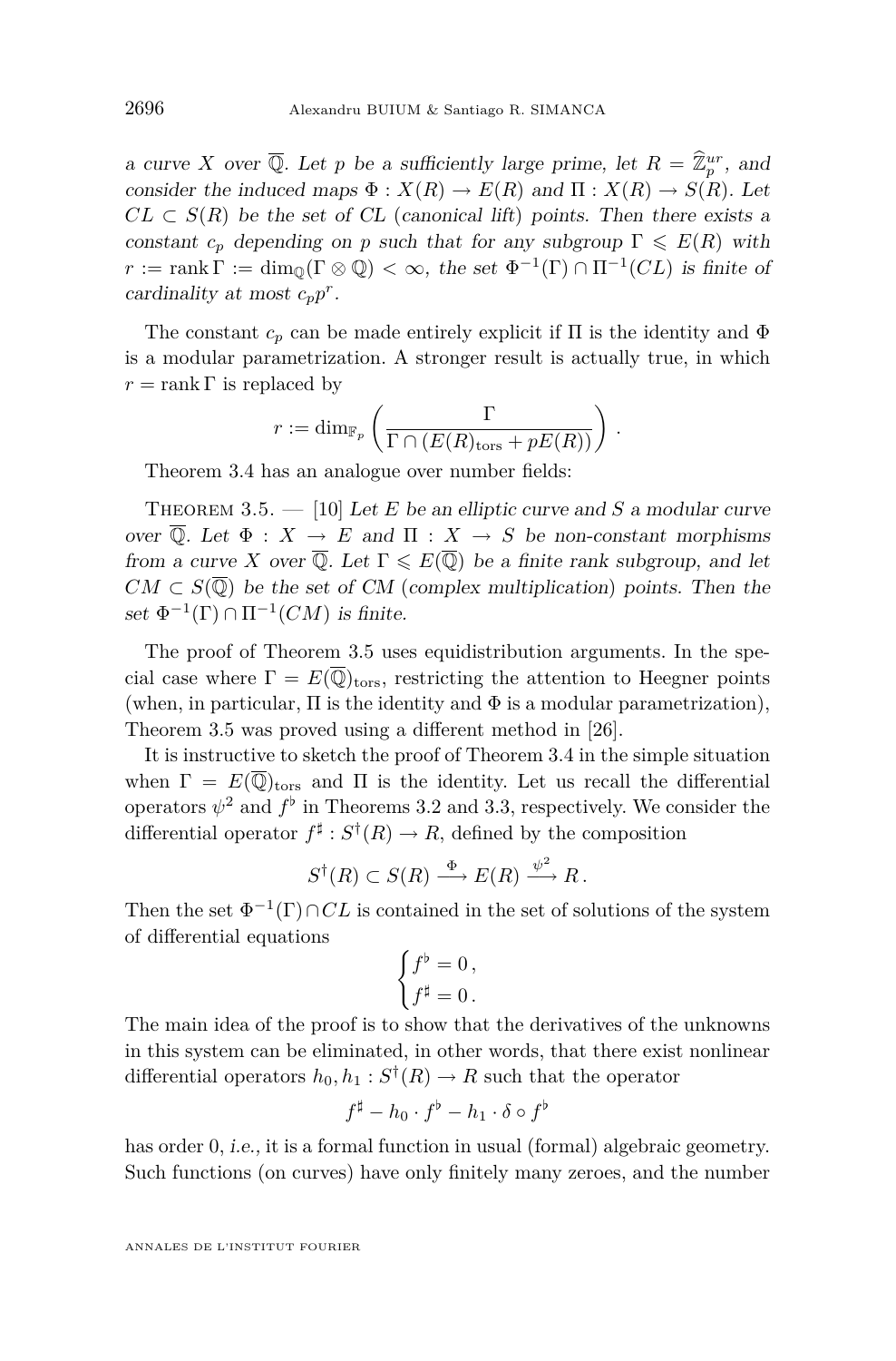of zeroes can be estimated. This leads to the finiteness and the estimate in Theorem [3.4.](#page-11-0)

We can ask what differential operators we may obtain on projective curves of genus  $\neq$  1. The pictures for genus 0 and genus  $\geq$  2 are entirely different. Indeed we have the following results.

THEOREM 3.6. — [\[7\]](#page-23-0) Any differential operator  $\mathbb{P}^1(R) \to R$  of any order is a constant map.

THEOREM 3.7. — [\[7\]](#page-23-0) If X is a smooth projective curve of genus  $\geq 2$ , then for any  $n \geq 1$  the formal scheme  $J<sup>n</sup>(X)$  is affine. In particular there exist differential operators  $f_1, \ldots, f_N : X(R) \to R$  of order 1 such that the  $map (f_1, \ldots, f_N) : X(R) \to R^N$  is injective.

Incidentally, Theorem 3.7 has a purely number theoretic application, which is the following effective bound for the Manin-Mumford conjecture. Manin and Mumford conjectured that the intersection of a smooth projective curve of genus  $\geq 2$  with the torsion subgroup of its Jacobian is finite. This was proved by Raynaud [\[27\]](#page-24-0). A different proof, plus an effective bound on the cardinality of this intersection, was provided in [\[7\]](#page-23-0); this was done via an argument involving Theorem 3.7. Here is the result:

THEOREM 3.8. — [\[7\]](#page-23-0) If X is a smooth projective curve of genus  $q \geq 2$ defined over a number field *K*, and if  $X \subset A$  is the Abeli-Jacobi embedding of *X* into its Jacobian *A* (corresponding to a given point on *X*), then the set  $X(\mathbb{C}) \cap A(\mathbb{C})$ <sub>tors</sub> has cardinality  $\leq c(q, p)$ , where  $c(q, p)$  is an explicit constant that depends only on the genus *g* and on the smallest prime *p* that is unramified in  $K$ , and for which there is a place of  $K$  over  $p$  where *X* has good reduction.

Roughly speaking, the idea of the proof of Theorem 3.8 is as follows. By a result of Coleman, the problem can be reduced to a problem over  $R = \hat{\mathbb{Z}}_p^{ur}$ . Then, taking "jets of points," we can show that the intersection  $X(R) \cap \mathbb{R}$  $A(R)$ <sub>tors</sub> can be embedded into an intersection of the form  $J^1(X)(R/pR)$ ∩  $B(R/pR)$ , where *B* is an abelian subvariety of  $J^1(A) \otimes R/pR$ . Now  $J^1(X) \otimes$  $R/pR$  is affine (by Theorem 3.7) while *B* is projective. So the intersection  $J^1(X)(R/pR) \cap B(R/pR)$  is finite, with cardinality easily estimated by Bézout's theorem. This ends the proof of Theorem 3.8.

For more applications of the  $0 + 1$  variable theory, we refer the reader to [\[9\]](#page-23-0). In that monograph, a systematic study was made of differential operators  $f: X(R) \to R$  on curves X with the property that f is "invariant" under the action of various "arithmetically flavored" correspondences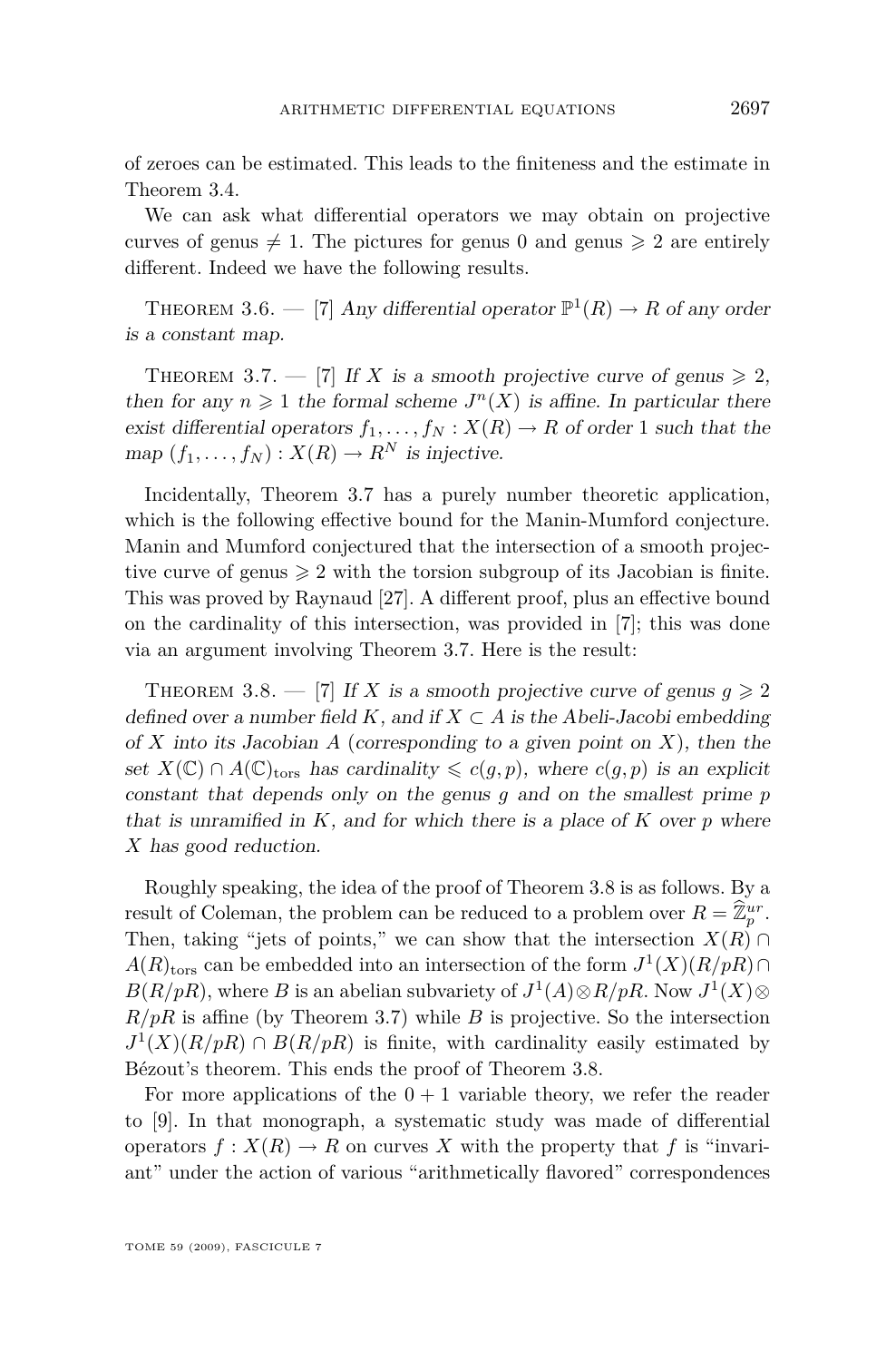*Y*  $\subset$  *X*  $\times$  *X*. The problem of determining all such *f*s should be viewed as an arithmetic analogue of the problem in geometry and/or theoretical physics of determining all Lagrangians (functions on jet spaces  $J<sup>n</sup>(M/N)$ ) that are invariant under a group of symmetries acting on *M* "over *N*."

Other applications of the  $0+1$  variable theory involve congruences between classical modular forms [\[8,](#page-23-0) [1,](#page-23-0) [12\]](#page-23-0). We shall not discuss these applications here.

#### 4.  $0 + 2$  **variables**

In this section we follow [\[15\]](#page-23-0). Passing from the case of one prime to the case of several primes (in particular, the 2 we consider here) requires new ideas. We let  $\mathcal{P} = \{p_1, p_2\}, \mathcal{Q} = \emptyset$ . The natural choice for *A* in this section is the semi-local ring  $A = \mathbb{Z}_{(p_1)} \cap \mathbb{Z}_{(p_2)} \subset \mathbb{Q}$ . The first difficulty we encounter now is that the jet spaces  $\mathcal{J}_{\mathcal{P}}^r(X)$  above were only defined for *A*-schemes *X* that are affine, and the gluing procedure which would extend this definition to the nonaffine case is not straightforward. The problem of defining the jet spaces for nonaffine *X*s was solved independently in [\[15\]](#page-23-0) and [\[2\]](#page-23-0). In [\[2\]](#page-23-0), the approach is via algebraic spaces and works in full generality. In [\[15\]](#page-23-0), a more naive approach is taken which nevertheless suffices for the applications we have in mind here; in the discussion below we follows [\[15\]](#page-23-0).

Let *X* be any quasiprojective scheme over *A*, and let  $X = \bigcup X_i$  be an affine cover. Then the schemes  $\mathcal{J}_{\mathcal{P}}^r(X_i)$  can be glued together to give a scheme  $\mathcal{J}_{\mathcal{P}}^r(X)$ . The trouble here is that the latter genuinely depends on the covering we started with, and in particular, the construction is not functorial in *X*. What turns out to be true, however, is that for each  $k =$ 1,2, the ring of global functions  $O(\mathcal{J}_{\mathcal{P}}^r(X)^{p_k})$  on the  $p_k$ -adic completion  $\mathcal{J}_{\mathcal{P}}^r(X)^{p_k}$  of  $\mathcal{J}_{\mathcal{P}}^r(X)$  does not depend on the covering, and is functorial in X.

Now the single prime theory provides, in interesting situations, interesting formal functions  $f_k \in \mathcal{O}(\mathcal{J}_{\mathcal{P}}^r(X)^{p_k}), k = 1, 2$ . Obviously, the next puzzle comes then from the fact that we would like to "glue together" pairs of these elements  $f_1, f_2$ . This cannot be done directly since, for instance, in the case case where  $X$  is affine, each  $f_k$  is a function on the "tubular neighborhood" Spf  $O(\mathcal{J}_{\mathcal{P}}^r(X))^{\hat{p}_k}$  of Spec  $O(\mathcal{J}_{\mathcal{P}}^r(X)) \otimes \mathbb{F}_{p_k}$  in Spec  $O(\mathcal{J}_{\mathcal{P}}^r(X))$ , and these tubular neighborhoods are disjoint. This puzzle was solved in [\[15\]](#page-23-0). What we proposed there was to declare that  $f_1$  and  $f_2$  can be "analytically" continued" along a section  $P : \text{Spec } A \to X$  of  $X \to \text{Spec } A$  if there is an element  $f_0$  in the  $P^r$ -adic completion of  $O(\mathcal{J}_{\mathcal{P}}^r(X))$  (where  $P^r \in \mathcal{J}_{\mathcal{P}}^r(X)(A)$ is the natural prolongation of  $P \in X(A)$ ) such that, for each  $k = 1, 2, f_k$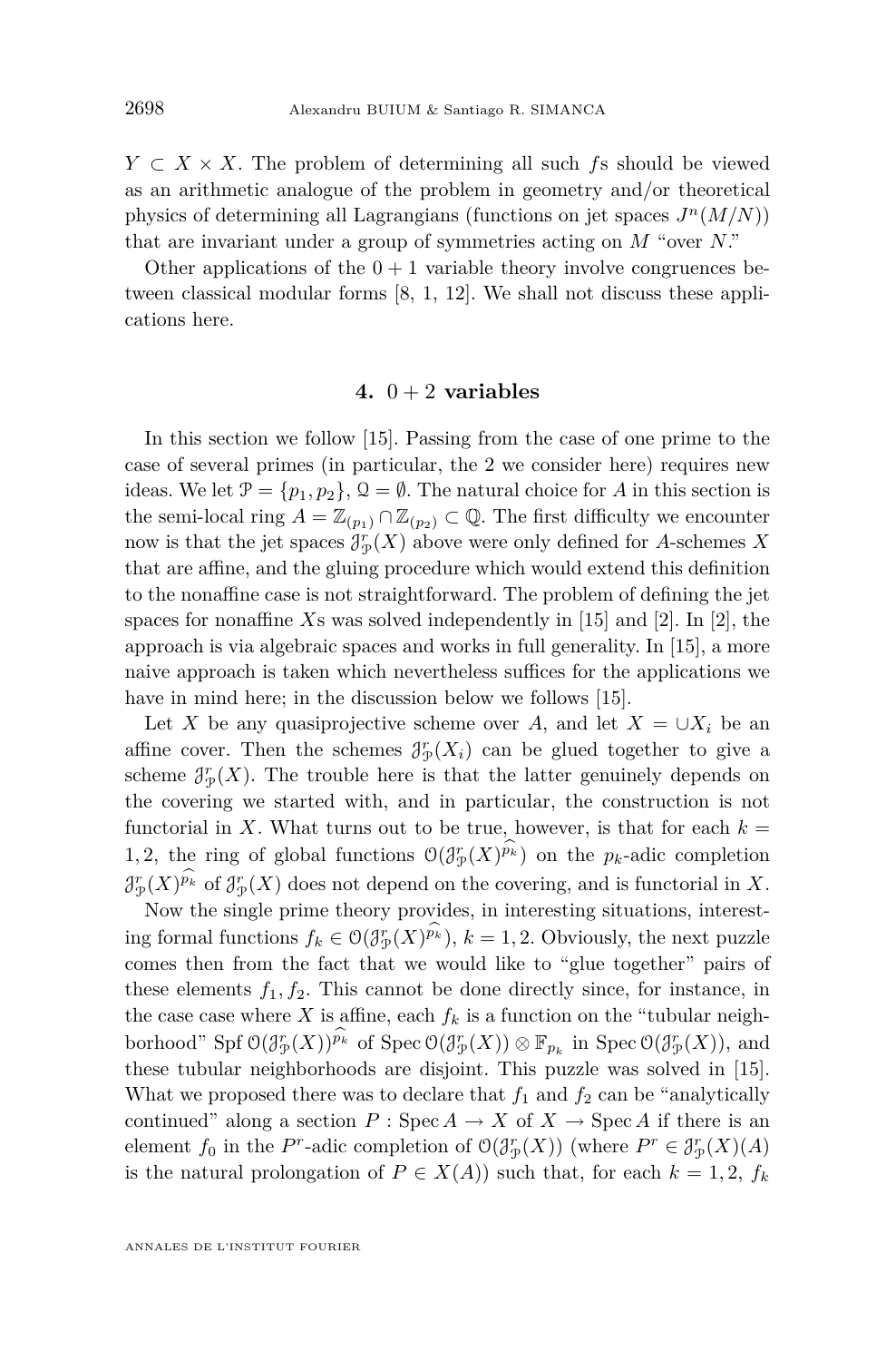<span id="page-15-0"></span>and  $f_0$  coincide in the  $(p_k, P^r)$ -adic completion of  $\mathcal{O}(\mathcal{J}_{\mathcal{P}}^r(X))$ . (As is, such a definition makes sense only in the affine case, but can be easily extended to the quasiprojective case.) Then we declare that a differential equation on *X* (of order *r*) is a pair  $(f_1, f_2)$ ,  $f_k \in O(\mathcal{J}_{\mathcal{P}}^r(X)^{p_k})$ , that can be analytically continued along a given section. The section is kept fixed throughout, but in most cases there is a preferred section anyway: for instance if *X* is a group scheme over *A*, then the section should be taken to be the identity section. In the group scheme situation, there is a natural notion of linear differential equation also called  $\delta$ <sub>P</sub>-character: we simply ask that  $f_1$  and  $f_2$ be linear.

Again, there is a concept of linear differential equation (operator) in the context of modular and Shimura curves [\[12\]](#page-23-0). This leads to a theory of what we call Igusa differential modular forms. We will not touch this subject in this paper.

Here are our main results about  $\delta_{\mathcal{P}}$ -characters.

THEOREM 4.1. — [\[15\]](#page-23-0) Let  $X = \mathbb{G}_m := \text{Spec } A[x, x^{-1}]$  be the multiplicative group scheme over *A*. There exists, up to a unit in *A*, a unique  $\delta_{\mathcal{P}}$ -character  $\psi^{(1,1)}$  of order  $(1,1)$  on *X*. Every other  $\delta_{\mathcal{P}}$ -character is obtained (in an appropriate sense) from  $\psi^{(1,1)}$ .

THEOREM 4.2.  $-$  [\[15\]](#page-23-0) Let *X* be an elliptic curve over *A* with ordinary reduction at  $p_1$  and  $p_2$ . There exists, up to a unit in A, a unique  $\delta_p$ -character  $\psi^{(2,2)}$  of order  $(2,2)$  on *X*. Every other  $\delta_{\mathcal{P}}$ -character on *X* is obtained (in an appropriate sense) from  $\psi^{(2,2)}$ .

The  $\delta_p$ -character  $\psi^{(1,1)}$  can be explicitly described as follows. First, let us observe that

$$
(4.1) \quad \mathcal{O}(\mathcal{J}_{\mathcal{P}}^{(1,1)}(\mathbb{G}_m)) = A[x, x^{-1}, \phi_{p_1}(x^{-1}), \phi_{p_2}(x^{-1}), \phi_{p_1}\phi_{p_2}(x^{-1}), \delta_{p_1}x, \delta_{p_2}x, \delta_{p_1}\delta_{p_2}x],
$$

where  $\phi_{p_k} u := u^{p_k} + p_k \delta_{p_k} u$ . Then, let us consider the series

(4.2) 
$$
f_1 := \left(1 - \frac{\phi_{p_2}}{p_2}\right) \psi_{p_1}^1 \in \mathcal{O}(\mathcal{J}_{\mathcal{P}}^{(1,1)}(\mathbb{G}_m))^{\widehat{p_1}},
$$

$$
f_2 := \left(1 - \frac{\phi_{p_1}}{p_1}\right) \psi_{p_2}^1 \in \mathcal{O}(\mathcal{J}_{\mathcal{P}}^{(1,1)}(\mathbb{G}_m))^{\widehat{p_2}},
$$

where

$$
\psi_{p_k}^1 := \sum_{n=1}^{\infty} (-1)^{n-1} \frac{p_k^{n-1}}{n} \left( \frac{\delta_{p_k} x}{x^{p_k}} \right)^n, \ k = 1, 2.
$$

It is an easy exercise to see that  $f_1$ ,  $f_2$  can be analytically continued along the identity, thus giving rise to our equation  $\psi^{(1,1)}$ ; essentially this amounts

TOME 59 (2009), FASCICULE 7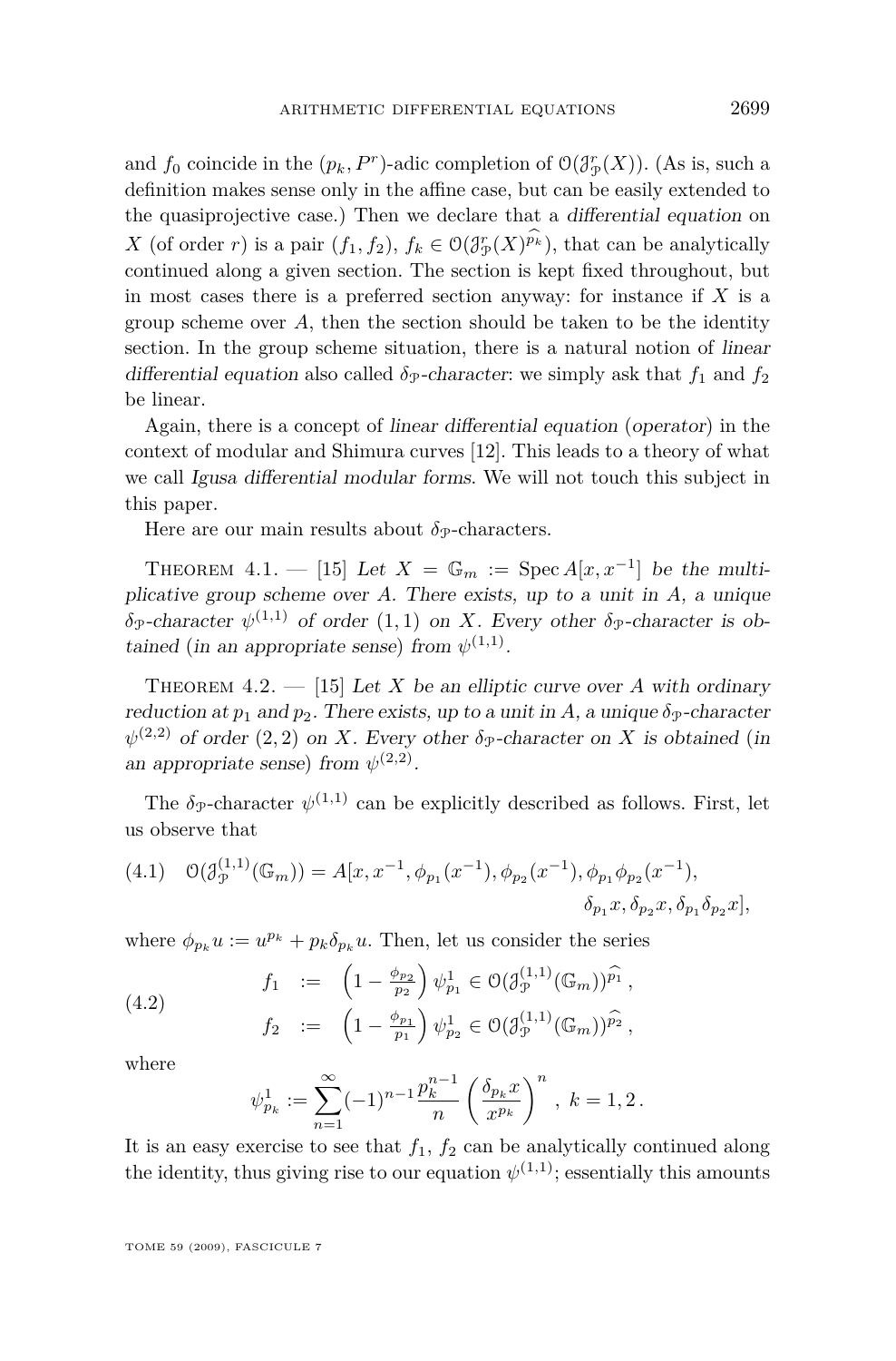to noticing that after substituting  $T + 1$  for x in the series  $f_k$ ,  $k = 1, 2$ , we obtain series in

$$
\mathbb{Q}_{p_k}[[T,\delta_{p_1}T,\delta_{p_2}T,\delta_{p_1}\delta_{p_2}T]]
$$

coming from one and the same series

$$
-\left(1-\frac{\phi_{p_1}}{p_1}\right)\left(1-\frac{\phi_{p_2}}{p_2}\right)\sum_{(n=1)} (-1)^{n-1}\frac{T^n}{n}\in \mathbb{Q}[[T,\delta_{p_1}T,\delta_{p_2}T,\delta_{p_1}\delta_{p_2}T]]\,.
$$

By the way, this  $\psi^{(1,1)}$  should be viewed as an arithmetic analogue of a partial differential operator in analysis, which we now describe. Let  $N \subset \mathbb{C}$ be a disk, viewed as a (real) smooth manifold, and let  $M = N \times \mathbb{C}^{\times}$  (viewed again as a real smooth manifold). Then our  $\psi^{(1,1)}$  should be viewed as the arithmetic analogue of the partial differential operator

$$
\psi_{z\bar{z}}^{(1,1)} : M(N) = C^{\infty}(N, \mathbb{C}^{\times}) \to \mathcal{O}(N) = C^{\infty}(N, \mathbb{C}),
$$

defined by

$$
\psi_{z\bar{z}}^{(1,1)}(u) := \frac{1}{4} \Delta \log u = \partial_z \partial_{\bar{z}} \log u,
$$

where  $z = x + iy$  is the complex coordinate in *N*, and  $\Delta = \partial_x^2 + \partial_y^2$  is the Euclidean Laplacian. (Here,  $\partial_x$ ,  $\partial_y$ ,  $\partial_z$ ,  $\partial_{\bar{z}}$  are the corresponding partial derivative operators.) Like our arithmetic  $\psi^{(1,1)}$ , the operator  $\psi^{(1,1)}_{z\overline{z}}$  is a group homomorphism, and has the "Dirac decomposition"

$$
\psi_{z\overline{z}}^{(1,1)}(u) = \partial_z \left( \frac{\partial_{\overline{z}} u}{u} \right) = \partial_{\overline{z}} \left( \frac{\partial_z u}{u} \right) ,
$$

which is analogous to the decompositions of  $f_1$  and  $f_2$  in [\(4.2\)](#page-15-0) into products of equations of lower order. In what follows, such a decomposition will be loosely referred to as a Dirac decomposition

The equation  $\psi^{(2,2)}$  for elliptic curves can be constructed similarly (although not explicitly). The factors  $\left(1 - \frac{\phi_{p_k}}{p_k}\right)$  in the  $\mathbb{G}_m$  case have to be replaced by the corresponding Euler factors in the *L*-series of the elliptic curve. As in the case of  $\mathbb{G}_m$ , there is a partial differential operator in analysis (a "double Laplacian" applied to the logarithm of a family of elliptic curves  $M \to N$ ) that renders  $\psi^{(2,2)}$  as its analogue; cf. the Introduction of [\[15\]](#page-23-0) for details.

#### 5.  $1 + 1$  **variables**

In this section we follow [\[13,](#page-23-0) [14\]](#page-23-0). We let  $\mathcal{P} = \{p\}$  consist of one prime  $p \ge 5$ , and we let  $\mathcal{Q} = \{q\}$  consist of one variable *q*. Then we let  $A := R[[q]]$ ,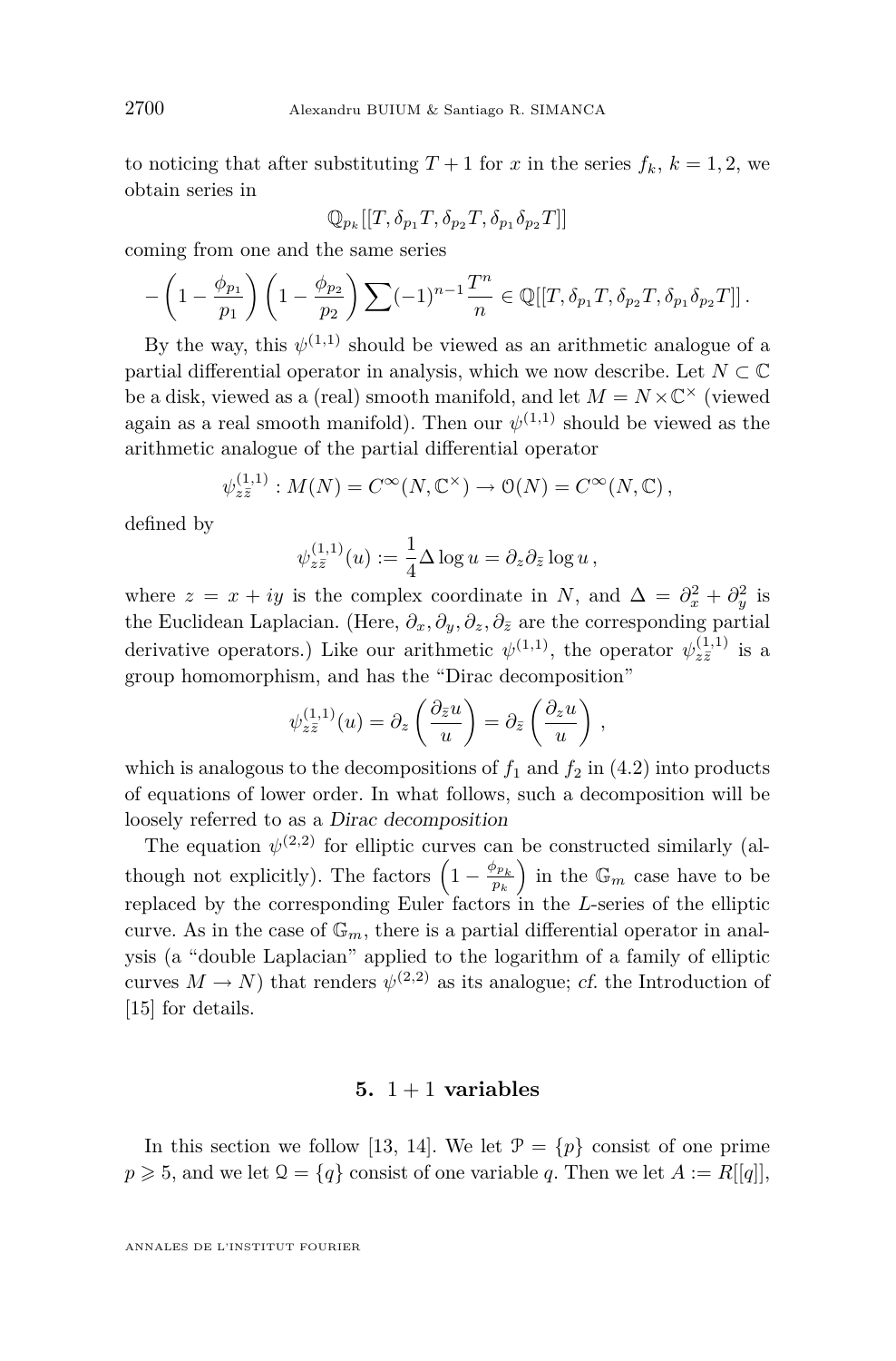where  $R = \widehat{\mathbb{Z}}_p^{ur}$ , and we consider the operators

$$
R[[q]] \xrightarrow{\delta_p, \delta_q} R[[q]]
$$
  
\n
$$
\delta_p(\sum a_n q^n) := \frac{(\sum \phi_p(a_n)q^{pn}) - (\sum a_n q^n)^p}{p},
$$
  
\n
$$
\delta_q(\sum a_n q^n) := q \frac{d}{dq} (\sum a_n q^n) = \sum na_n q^n.
$$

where  $\phi_p = \phi : R \to R$  is the lift of Frobenius. As in the case of  $0 + 1$  variables, for any affine scheme of finite type *X* over *A* we consider the jet spaces  $\mathcal{J}_{pq}^n(X)$ ,  $n \in \mathbb{Z}_{\geqslant 0}$ . Consider the formal schemes  $J_{pq}^n(X) = \mathcal{J}_{pq}^n(X)$ , the *p*-<br>police completions of the ist spaces. If Y is a scheme that is not possessibly adic completions of the jet spaces. If  $X$  is a scheme that is not necessarily affine, and if  $X = \bigcup X_i$  is an affine open cover, then the formal schemes  $J_{pq}^{n}(X_i)$  naturally glue together to give a formal scheme  $J_{pq}^{n}(X)$ . We define a differential equation on *X* to be a formal function  $f \in O(J_{pq}^{n}(X))$ . Any such equation defines a map of sets, referred to as the associated (nonlinear) differential operator,  $f: X(A) \to A$ . The set  $f^{-1}(0) \subset X(A)$  is the set of solutions of  $f$  (or of  $f = 0$ ). If  $X$  is a group scheme over  $A$ , we say that a differential equation *f* is linear, or that *f* is a  $\{\delta_p, \delta_q\}$ -character, if *f* defines a homomorphism (of group objects in the category of formal *p*-adic schemes) from  $J_{pq}^n(X)$  to the additive group; if this is the case, then the induced map  $X(A) \to A$  is a homomorphism, and the solution set  $f^{-1}(0)$ is a group.

And once again, there is a concept of linear differential equation (operator) in the context of modular curves [\[14\]](#page-23-0). We will not touch upon this subject in this paper.

Going back to  $\{\delta_p, \delta_q\}$ -characters, the first task we face is the classification of all such objects on a given group scheme. This was done in [\[13\]](#page-23-0) for the groups  $\mathbb{G}_a$ ,  $\mathbb{G}_m$ , and any elliptic curve *E* over *A*. The salient features of this classification are roughly stated in the Theorems below; for further details and more precise statements, we refer the reader to [\[13\]](#page-23-0).

THEOREM  $5.1. - [13]$  $5.1. - [13]$ 

- (1) For  $\mathbb{G}_a$ , all  $\{\delta_p, \delta_q\}$ -characters are given by polynomials in  $\phi_p$  and *δq*.
- (2) For  $\mathbb{G}_m$ , all  $\{\delta_p, \delta_q\}$ -characters are obtained (in an appropriate  $\phi_p$  and  $\psi_q^1$  and  $\psi_q^1$ , where  $\psi_p^1$  is the  $\delta_p$ -character described in (1) of Theorem [3.1](#page-11-0), and  $\psi_q^1$  is the logarithmic derivative  $\psi_q^1 u = \delta_q u/u$ .

THEOREM 5.2.  $-$  [\[13\]](#page-23-0) For a "sufficiently general" elliptic curve *E* over *A*, the following hold: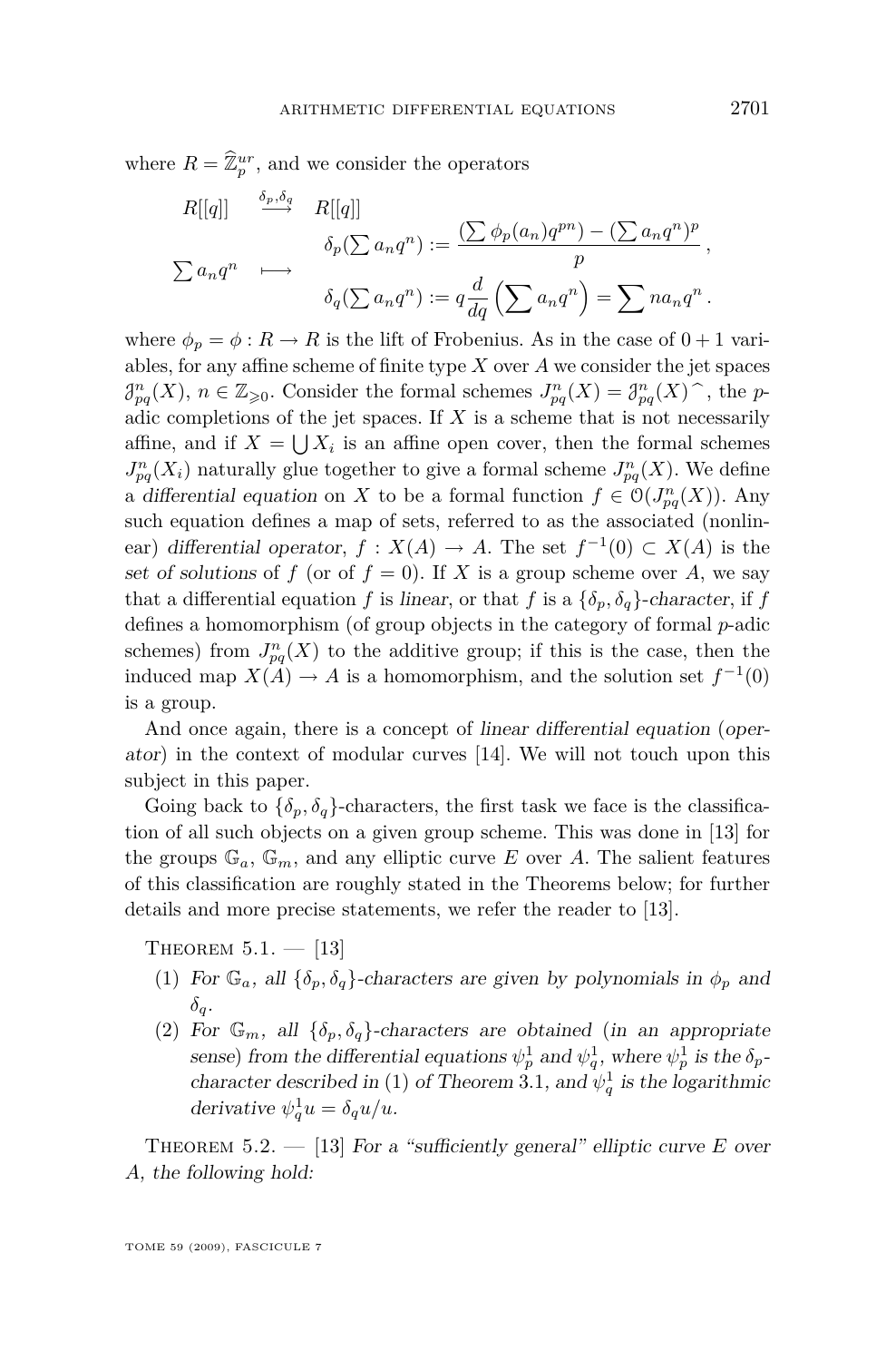- (1) There are no non-zero  $\delta_p$ -characters  $\psi_p^1$  of order 1, and no non-zero  $\delta_q$ -characters  $\psi_q^1$  of order 1.
- (2) There is a non-zero  $\{\delta_p, \delta_q\}$ -character  $\psi_{pq}^1$  of order 1. This character is essentially unique.
- (3) All  $\{\delta_p, \delta_q\}$ -characters on *E* can be obtained (in an appropriate sense) from  $\psi_{pq}^1$ ,  $\psi_p^2$ , and  $\psi_q^2$ , where  $\psi_{pq}^1$  is the character in (2) above,  $\psi_p^2$  is the arithmetic analogue of the Manin map in Theorem [3.2](#page-11-0), and  $\psi_q^2$  is the classical Manin map. Also, there exists a relation of the form

$$
\psi_q^2 + \lambda \psi_p^2 = \psi_{pq,a}^1 \circ \psi_{pq}^1
$$

where  $\lambda \in A$ , and  $\psi_{pq,a}^1$  is a linear polynomial in  $\phi_p$  and  $\delta_q$ .

The character  $\psi_{pq}^1$  can be viewed as an analogue of a convection equation on *E*, and its existence is sort of a surprise. The character  $\psi_q^2 + \lambda \psi_p^2$  can be viewed as an analogue of a wave equation on *E*. In a suitable sense, both of these objects are canonical.

THEOREM  $5.3. - [13]$  $5.3. - [13]$  Assume that *E* is a sufficiently general elliptic curve over *R*. Then all the  ${\delta_p, \delta_q}$ -characters on *E* are obtained (in an appropriate sense) from  $\psi_q^1$  and  $\psi_p^2$ , where  $\psi_q^1$  is the logarithmic derivative with respect to  $\delta_q$ , and  $\psi_p^2$  is the arithmetic analogue of the Manin map.

The linear combinations  $\psi = \psi_q^1 + \lambda \psi_p^2$  can then be viewed as arithmetic analogues of the heat equation on *E*.

Let us now assume, for simplicity, that our groups  $X/A$  are actually defined over *R* (this is automatic, of course, for  $\mathbb{G}_a$ ,  $\mathbb{G}_m$ ). Let  $\psi$  :  $X(A) \to A$  be a linear differential operator. A solution  $u \in \psi^{-1}(0)$  will be called *station*ary if  $u \in X(R)$ . (The terminology comes from viewing q as an exponential of "time.") Then the next question addressed in [\[13\]](#page-23-0) is the characterization of all  $\{\delta_p, \delta_q\}$ -characters on  $\mathbb{G}_a, \mathbb{G}_m, E$  that admit nonstationary solutions. For the results, we refer the reader to [\[13\]](#page-23-0). Let us just note here that what we encounter is a "quantization phenomenon" that can be nicely illustrated in the case of the heat equations referred to after Theorem 5.3. Indeed, we can prove that the  $\psi = \psi_q^1 + \lambda \psi_p^2$  above has nonstationary solutions if, and only if,  $\lambda$  is a Z-multiple of a certain invariant of E (which we refer to as an arithmetic Kodaira-Spencer class). As we shall explain presently, a similar phenomenon occurs for  $\mathbb{G}_m$  and the "convection equation"  $\psi = \psi_q^1 + \lambda \psi_p^1$ .

Finally, there is an intriguing analogy between the theory of fundamental solutions in the classical theory of linear partial differential operators, and the arithmetic counterpart that we are discussing here. Indeed, let us assume we are in the framework of the classical theory, and that we are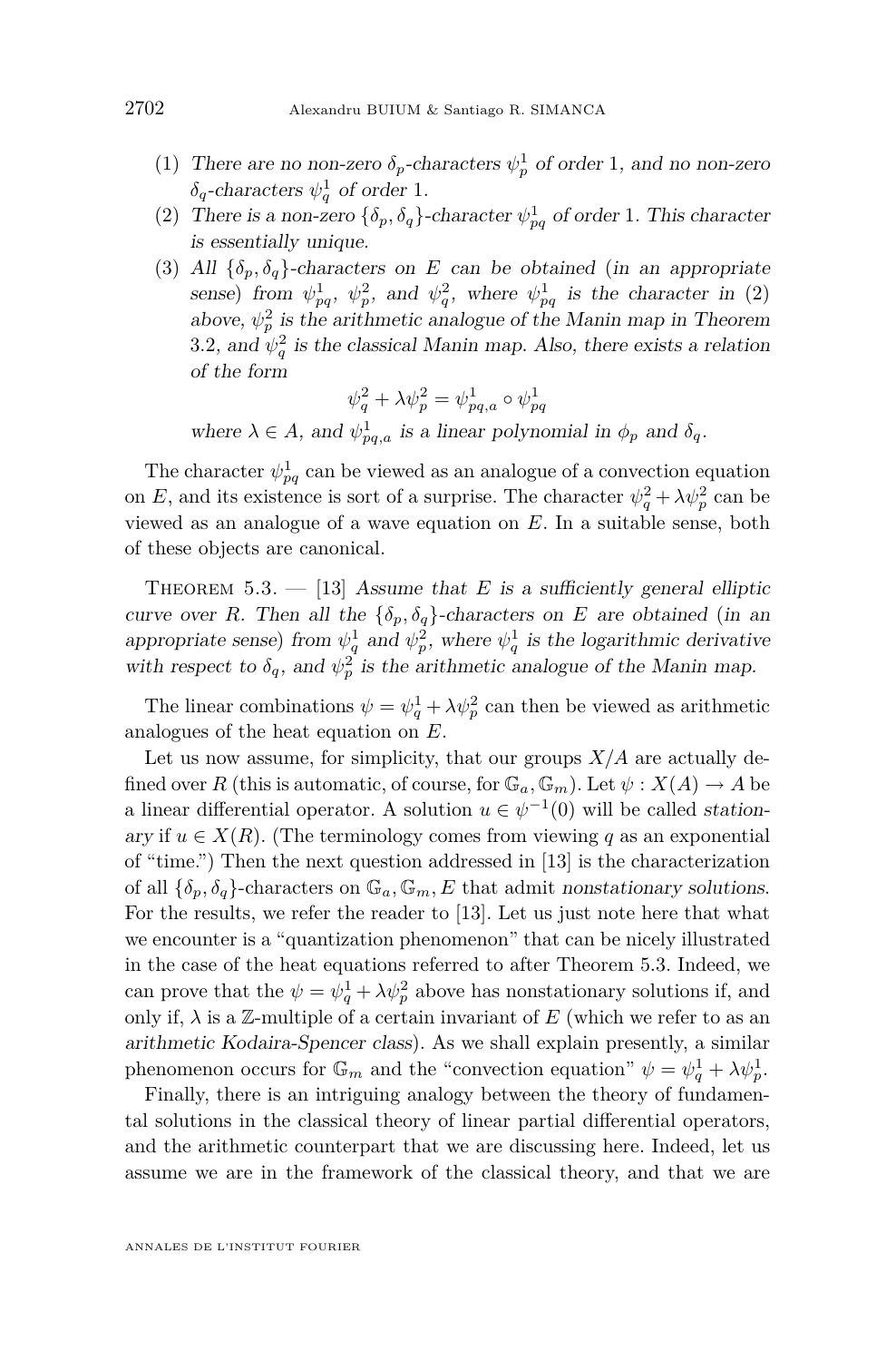given a linear partial differential operator in 2 variables,

$$
u = u(x_1, x_2) \mapsto Pu = \sum c_{i_1 i_2} \partial_{x_1}^{i_1} \partial_{x_2}^{i_2} u
$$

with constant coefficients. Then, given a "well-posed" boundary value problem for *P*, there is a way to describe the space of solutions  $\{u : Pu = 0\}$  as a "free module of finite rank" over the "ring" of functions of *x*; here, the ring multiplication and module structure are given by convolution. (The quotation marks above indicate the fact that the ring and the module structures are not "everywhere defined," as convolution is only defined under some restrictions.) The rank of this module is closely related to the symbol of *P*, which is the polynomial

$$
\sigma(\xi_1, \xi_2) = \sum (\sqrt{-1})^{i_1 + i_2} c_{i_1 i_2} \xi_1^{i_1} \xi_2^{i_2} \in \mathbb{C}[\xi_1, \xi_2].
$$

An analogue of this description can be given in the arithmetic case. Roughly speaking, the result is the following:

THEOREM 5.4. — Let  $\psi$  :  $X(A) \rightarrow A$  be the operator associated to a "non-degenerate"  $\{\delta_p, \delta_q\}$ -character on  $X = \mathbb{G}_a, \mathbb{G}_m, E$ . (Here "nondegeneracy" is a condition defined in terms of a well-defined "symbol"  $\mu(\xi_p, \xi_q) \in A[\xi_p, \xi_q]$  of  $\psi$ , where  $\xi_p, \xi_q$  are 2 variables.) Let  $\psi^{-1}(0)_1$  be the group of solutions in  $\psi^{-1}(0)$  that vanish at  $q = 0$ . Then there is a natural *R*-module structure on  $\psi^{-1}(0)$ <sup>1</sup> (given by a "convolution" operation) such that  $\psi^{-1}(0)_1$  is a finitely generated free *R*-module. The rank of this module is the number of positive integers that are roots of the polynomial  $\mu(0,\xi_q)$ .

It is instructive to give an explicit example of this theory; we choose the simplest of the non-trivial ones, that of the multiplicative group  $\mathbb{G}_m$ . In this case, any  $\{\delta_p, \delta_q\}$ -character of order 1 is, up to multiplication by an element of *A*, an *A*-linear combination of  $\psi_p^1$  and  $\psi_q^1$ , and any such linear combination can be viewed as an arithmetic analogue of a convection equation. Let us restrict attention to linear combinations of the form  $\psi =$  $\psi_q^1 + \lambda \psi_p^1$ ,  $\lambda \in R^\times$ . Then the symbol of  $\psi$  turns out to be the linear polynomial

$$
\mu(\xi_p, \xi_q) = \xi_q + \lambda \xi_p - \lambda \, .
$$

So the set of positive integers that are roots of  $\mu(0,\xi_q)$  is either  $\{\kappa\}$ , if  $\lambda = \kappa \in \mathbb{Z}_{\geqslant 0}$ , or  $\emptyset$ , if  $\lambda \notin \mathbb{Z}_{\geqslant 0}$ . In the second case, the space  $\psi^{-1}(0)_1$ vanishes. In the first case, the space of solutions  $\psi^{-1}(0)_1$  is a free *R*-module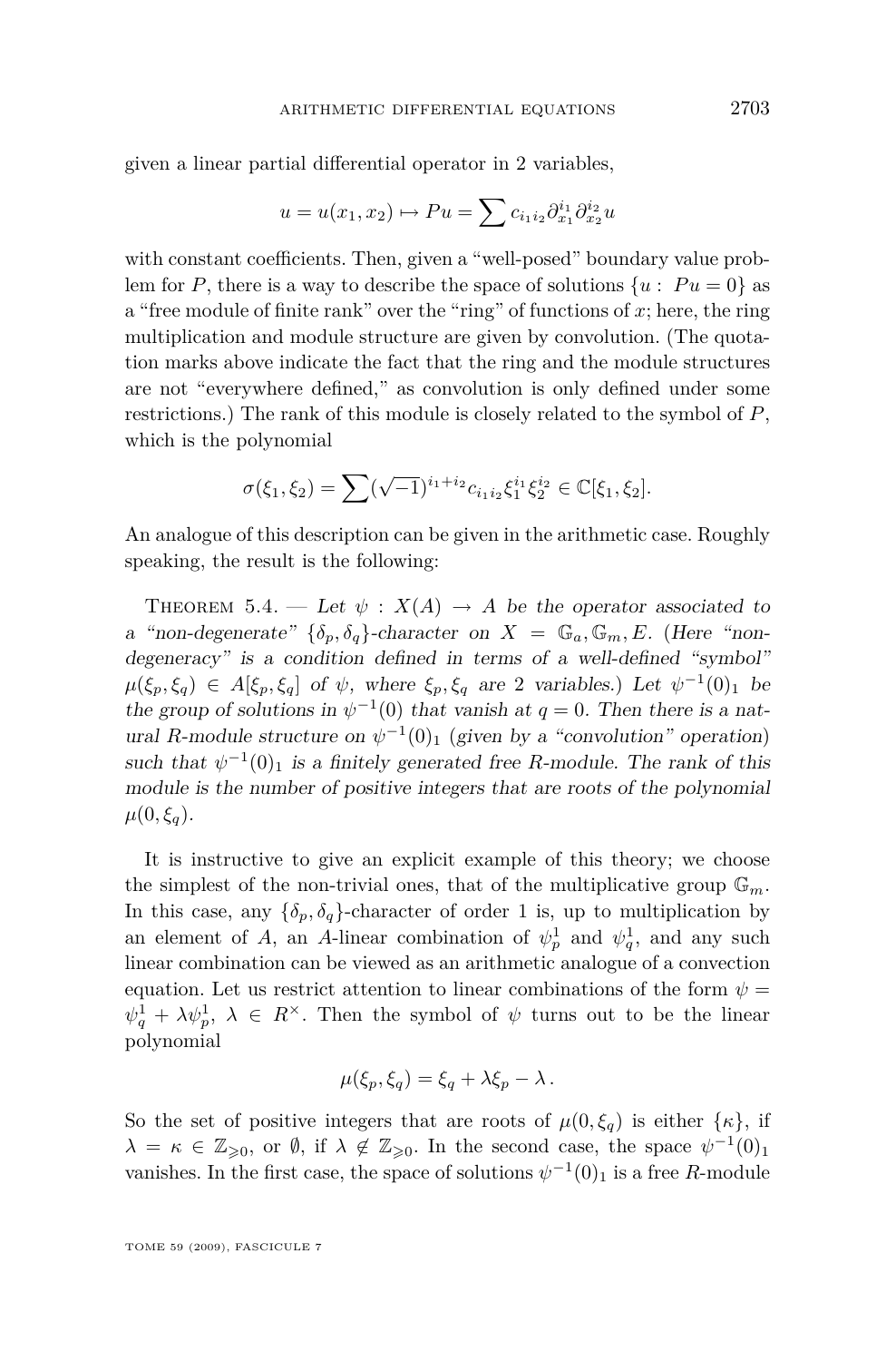(under a certain convolution operation) of rank 1, with basis

$$
u_{\kappa} := \exp\left(\frac{q^{\kappa}}{\kappa} + \sum_{n\geqslant 1} (-1)^n \frac{q^{\kappa p^n}}{\kappa p^n (p-1)(p^2-1)\cdots(p^n-1)}\right).
$$

Notice that this series is a sort of hybrid between the Artin-Hasse exponential and the quantum exponential in [\[22\]](#page-23-0), p. 30; the integrality of this series is a consequence of the Dwork-Dieudonné lemma.

The example above illustrates the quantization phenomenon alluded to above: the space  $\psi^{-1}(0)_1$  is non-zero if, and only if,  $\lambda \in \mathbb{Z}_{\geqslant 0}$ .

#### **6.**  $1 + 2$  **variables**

As of now, there is no theory available for the case of  $1+2$  variables. We could hope to tackle such a case by combining the ideas used in the cases of  $0+2$  and  $1+1$  variables, respectively. However, the natural attempts to proceed in this manner lead to difficulties that we explain next.

Indeed, we may attempt to construct linear differential equations on  $\mathbb{G}_m$ in  $1 + 2$  variables by using the idea of "Dirac decompositions" from the case of  $0 + 2$  variables, but replacing the  $0 + 1$  variable equations  $\psi_{p_k}^1$ there by appropriate  $1 + 1$  variable equations. This fails in order 2. If the order is increased (or if the "Dirac decomposition" assumption is dropped), then analytic continuation can be achieved; but in the examples we can construct, there seem to be no nonstationary solutions.

For let  $\mathcal{P} = \{p_1, p_2\}$ ,  $\mathcal{Q} = \{q\}$ ,  $A_0 = \mathbb{Z}_{(p_1)} \cap \mathbb{Z}_{(p_2)}$ , and  $A = A_0[[q]]$ . We consider  $\mathbb{G}_m := \text{Spec } A[x, x^{-1}]$ . Then the ring  $\mathcal{O}(\mathcal{J}_{\mathcal{P},\mathcal{Q}}^n(\mathbb{G}_m))$  identifies with the ring

$$
A[x, x^{-1}, \phi_{p_1}(x^{-1}), \phi_{p_2}(x^{-1}), \phi_{p_1}\phi_{p_2}(x^{-1}), \delta_{p_1}^{i_1}\delta_{p_2}^{i_2}\delta_q^jx : i_1 + i_2 + j \leq n].
$$

Consider the two elements

$$
f_1 \in \mathcal{O}(\mathcal{J}_{\mathcal{P},\mathcal{Q}}^n(\mathbb{G}_m))^{\widehat{p_1}},
$$
  

$$
f_2 \in \mathcal{O}(\mathcal{J}_{\mathcal{P},\mathcal{Q}}^n(\mathbb{G}_m))^{\widehat{p_2}}.
$$

Let us say that  $f_1$  and  $f_2$  can be analytically continued (along the identity) if, after replacing x by  $T + 1$ , we get 2 series coming from the same series in

$$
\mathbb{Q}[[\delta_{p_1}^{i_1}\delta_{p_2}^{i_2}\delta_q^jT:\ i_1+i_2+j\leqslant n]]\,.
$$

This is a natural generalization of the construction in the case of  $0 + 2$ variables.

ANNALES DE L'INSTITUT FOURIER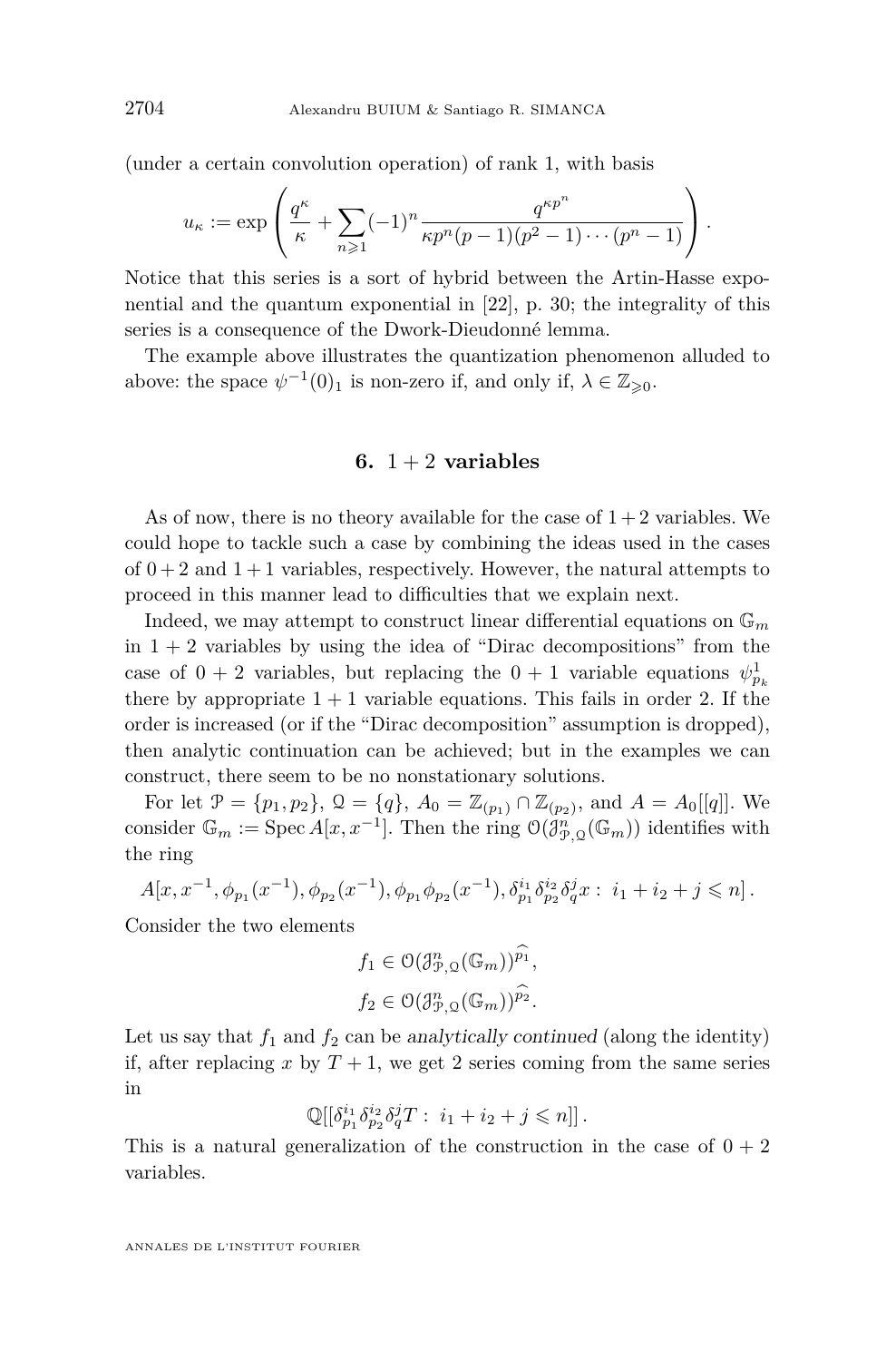We can derive then the following result, showing that if the order *n* is 2, and if  $f_1, f_2$  have "Dirac decompositions," then the only instances where analytic continuation holds are those coming from the cases of  $1 + 0$ ,  $0 + 2$ , and  $1 + 1$  variables, respectively. So morally speaking, there is no analytic continuation in the genuine  $1 + 2$  variable case.

The "most general" form of  $f_1$ ,  $f_2$ , of order 2, with "Dirac decomposition" is

(6.1) 
$$
f_1 = (\alpha_2 \delta_q + \beta_2 \phi_{p_2} + \gamma_2)(\mu_1 \psi_q^1 + \lambda_1 \psi_{p_1}^1), f_2 = (\alpha_1 \delta_q + \beta_1 \phi_{p_1} + \gamma_1)(\mu_2 \psi_q^1 + \lambda_2 \psi_{p_2}^1),
$$

where, for  $k = 1, 2, \alpha_k, \beta_k, \gamma_k, \mu_k, \lambda_k \in A_0$ , and

$$
\psi_{p_k}^1 := \sum_{n \geqslant 1} (-1)^{n-1} \frac{p_k^{n-1}}{n} \left( \frac{\delta_{p_k} x}{x^{p_k}} \right)^n
$$
  

$$
\psi_q^1 := \frac{\delta_q x}{x}.
$$

In order to state our result, let us assume that  $f_1$ ,  $f_2$  are non-zero, and let us denote by  $U_k \in \mathbb{Q}^3$ ,  $V_k \in \mathbb{Q}^2$ ,  $(k = 1, 2)$ , the unique vectors belonging to the Q-linear spaces spanned by  $(\alpha_k, \beta_k, \gamma_k)$  and  $(\mu_k, \lambda_k)$ , respectively, having their first non-zero component equal to 1.

PROPOSITION 6.1. — Assume that  $f_1$  and  $f_2$  are as in (6.1), and that they can be analytically continued along the identity. Then one of the following holds:

1)  $U_1 = (1, 0, \gamma),$   $U_2 = (1, 0, \gamma),$   $V_1 = (1, 0),$   $V_2 = (1, 0)$   $(1 + 0 \text{ case});$ <br>2)  $U_1 = (1, 0, 0),$   $U_2 = (1, -\gamma, \gamma),$   $V_1 = (1, 0),$   $V_2 = (1, -\gamma)$   $(1 + 1 \text{ case});$ 2)  $U_1 = (1, 0, 0)$ ,  $U_2 = (1, -\gamma, \gamma)$ ,  $V_1 = (1, 0)$ ,  $V_2 = (1, -\gamma)$   $(1 + 1 \text{ case})$ ;<br>3)  $U_1 = (1, -\gamma, \gamma)$ ,  $U_2 = (1, 0, 0)$ ,  $V_1 = (1, -\gamma)$ ,  $V_2 = (1, 0)$   $(1 + 1 \text{ case})$ ; 3)  $U_1 = (1, -\gamma, \gamma)$ ,  $U_2 = (1, 0, 0)$ ,  $V_1 = (1, -\gamma)$ ,  $V_2 = (1, 0)$   $(1 + 1 \text{ case})$ ;<br>4)  $U_1 = (0, 0, 1)$ ,  $U_2 = (0, 0, 1)$ ,  $V_1 = (1, 0)$ ,  $V_2 = (1, 0)$   $(1 + 0 \text{ case})$ ; 4)  $U_1 = (0, 0, 1),$   $U_2 = (0, 0, 1),$   $V_1 = (1, 0),$   $V_2 = (1, 0)$   $(1 + 0 \csc)$ ;<br>5)  $U_1 = (0, 1, -1),$   $U_2 = (1, 0, 0),$   $V_1 = (0, 1),$   $V_2 = (1, 0)$   $(1 + 1 \csc)$ ;<br>6)  $U_1 = (1, 0, 0),$   $U_2 = (0, 1, -1),$   $V_1 = (1, 0),$   $V_2 = (0, 1)$   $(1 + 1 \csc)$ ; 5)  $U_1 = (0, 1, -1)$ ,  $U_2 = (1, 0, 0)$ ,  $V_1 = (0, 1)$ ,  $V_2 = (1, 0)$   $(1 + 1 \text{ case})$ ;<br>
6)  $U_1 = (1, 0, 0)$ ,  $U_2 = (0, 1, -1)$ ,  $V_1 = (1, 0)$ ,  $V_2 = (0, 1)$   $(1 + 1 \text{ case})$ ;  $\overline{U_1} = (0, 1, -p_1), \quad \overline{U_2} = (0, 1, -p_2), \quad \overline{V_1} = (0, 1), \quad \overline{V_2} = (0, 1) \quad (0 + 2 \csc).$ 

 $Proof.$  — The image of  $f_1$  in

$$
\mathbb{Q}_{p_1}[[q]][[\delta_{p_1}^{i_1}\delta_{p_2}^{i_2}\delta_q^{j}T:\ i_1\leqslant 1, i_2\leqslant 1, j\leqslant 2]]
$$

equals

$$
(\alpha_2 \delta_q + \beta_2 \phi_{p_2} + \gamma_2)(\mu_1 \delta_q + \lambda_1 \frac{\phi_{p_1}}{p_1} - \lambda_1) \left( \sum_{n \geq 1} (-1)^{n-1} \frac{T^n}{n} \right),
$$

and a similar assertion holds for  $f_2$ . So if  $f_1$  and  $f_2$  can be analytically continued, we must have an equality

$$
(\alpha_2 \delta_q + \beta_2 \phi_{p_2} + \gamma_2)(\mu_1 \delta_q + \lambda_1 \frac{\phi_{p_1}}{p_1} - \lambda_1) = (\alpha_1 \delta_q + \beta_1 \phi_{p_1} + \gamma_1)(\mu_2 \delta_q + \lambda_2 \frac{\phi_{p_2}}{p_2} - \lambda_2).
$$

TOME 59 (2009), FASCICULE 7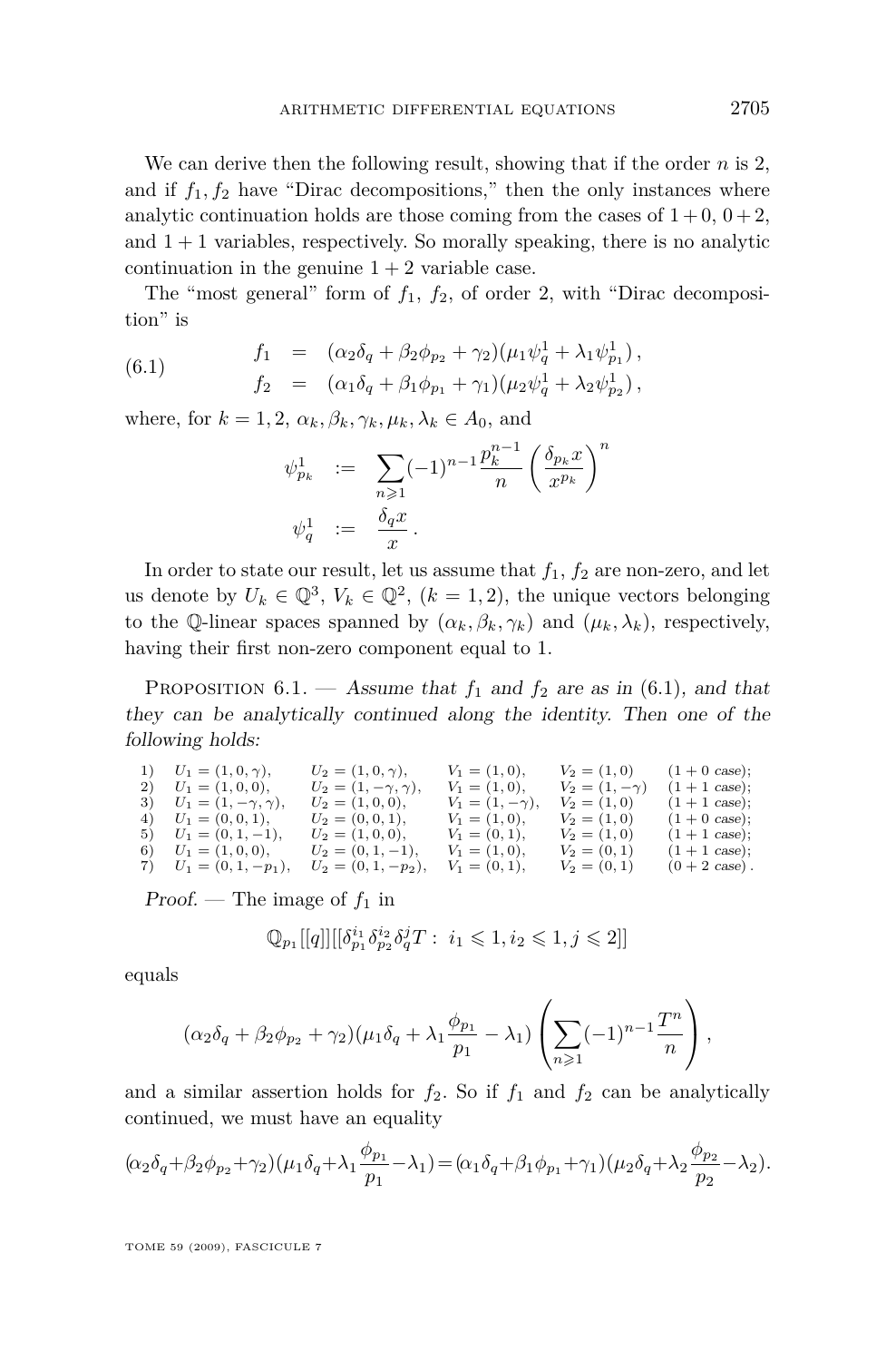Using the commutation relations  $\delta_q \phi_{p_k} = p_k \phi_{p_k} \delta_q$ , we derive the following system of equations:

$$
\begin{cases}\n\gamma_2 \mu_1 - \alpha_2 \lambda_1 &= \gamma_1 \mu_2 - \alpha_1 \lambda_2, \\
\alpha_1 \mu_2 &= \alpha_2 \mu_1, \\
\beta_1 \mu_2 &= \alpha_2 \lambda_1, \\
\beta_2 \mu_1 &= \alpha_1 \lambda_2, \\
\beta_2 \lambda_1 / p_1 &= \beta_1 \lambda_2 / p_2, \\
\beta_2 \lambda_1 &= -\gamma_1 \lambda_2 / p_2, \\
\beta_1 \lambda_2 &= -\gamma_2 \lambda_1 / p_1, \\
\gamma_2 \lambda_1 &= \gamma_1 \lambda_2.\n\end{cases}
$$

It is now an elementary task to show that the only solutions to this system are of the form stated.

The result above shows that there is no analytic continuation in  $1 + 2$ variables (that does not arise from fewer variables) if we insist that the order *n* be 2 and that we have "Dirac decomposition." However, we give easy examples below showing that as soon as we relax either of these two conditions, we can achieve analytic continuation.

Indeed, if  $n = 3$ , we can take

(6.2) 
$$
\begin{array}{rcl}\nf_1 & = & (\phi_{p_2} - p_2)[(\phi_{p_1} - p_1)\psi_q^1 + \lambda \psi_{p_1}^1] & \in & \mathcal{O}(\mathcal{J}_{\mathcal{P},\mathcal{Q}}^3(\mathbb{G}_m))^{p_1}, \\
f_2 & = & (\phi_{p_1} - p_1)[(\phi_{p_2} - p_2)\psi_q^1 + \lambda \psi_{p_2}^1] & \in & \mathcal{O}(\mathcal{J}_{\mathcal{P},\mathcal{Q}}^3(\mathbb{G}_m))^{p_2},\n\end{array}
$$

where  $\lambda \in A_0^{\times}$ . These  $f_1, f_2$  have "Dirac decompositions," and can be analytically continued.

Alternatively, if  $n = 2$ , and

(6.3) 
$$
f_1 = \psi_q^1 + \lambda (\phi_{p_2} - p_2) \psi_{p_1}^1 \in \mathcal{O}(\mathcal{J}_{\mathcal{P},\mathcal{Q}}^2(\mathbb{G}_m))^{p_1}, \n f_2 = \psi_q^1 + \lambda (\phi_{p_1} - p_1) \psi_{p_2}^1 \in \mathcal{O}(\mathcal{J}_{\mathcal{P},\mathcal{Q}}^2(\mathbb{G}_m))^{p_2},
$$

with  $\lambda \in A_0^{\times}$ , then  $f_1$ ,  $f_2$  can be analytically continued. Of course, in this case,  $f_1$  and  $f_2$  do not have "Dirac decompositions."

We can raise the question of whether there exist values of  $\lambda$  such that the  $f_1, f_2$  in these two examples possess nonstationary solutions (i.e., solutions that effectively depend on  $q$ ). The answer is no for the  $f_1$ ,  $f_2$  in (6.2), cf. Theorem 7.10 in [\[13\]](#page-23-0). We expect the answer to be no also in the case given by the  $f_1$ ,  $f_2$  in (6.3). The question then arises as to whether there actually exist equations  $f_1, f_2$  in  $1 + 2$  variables (not coming from fewer variables) that can be analytically continued and possess "nonstationary solutions."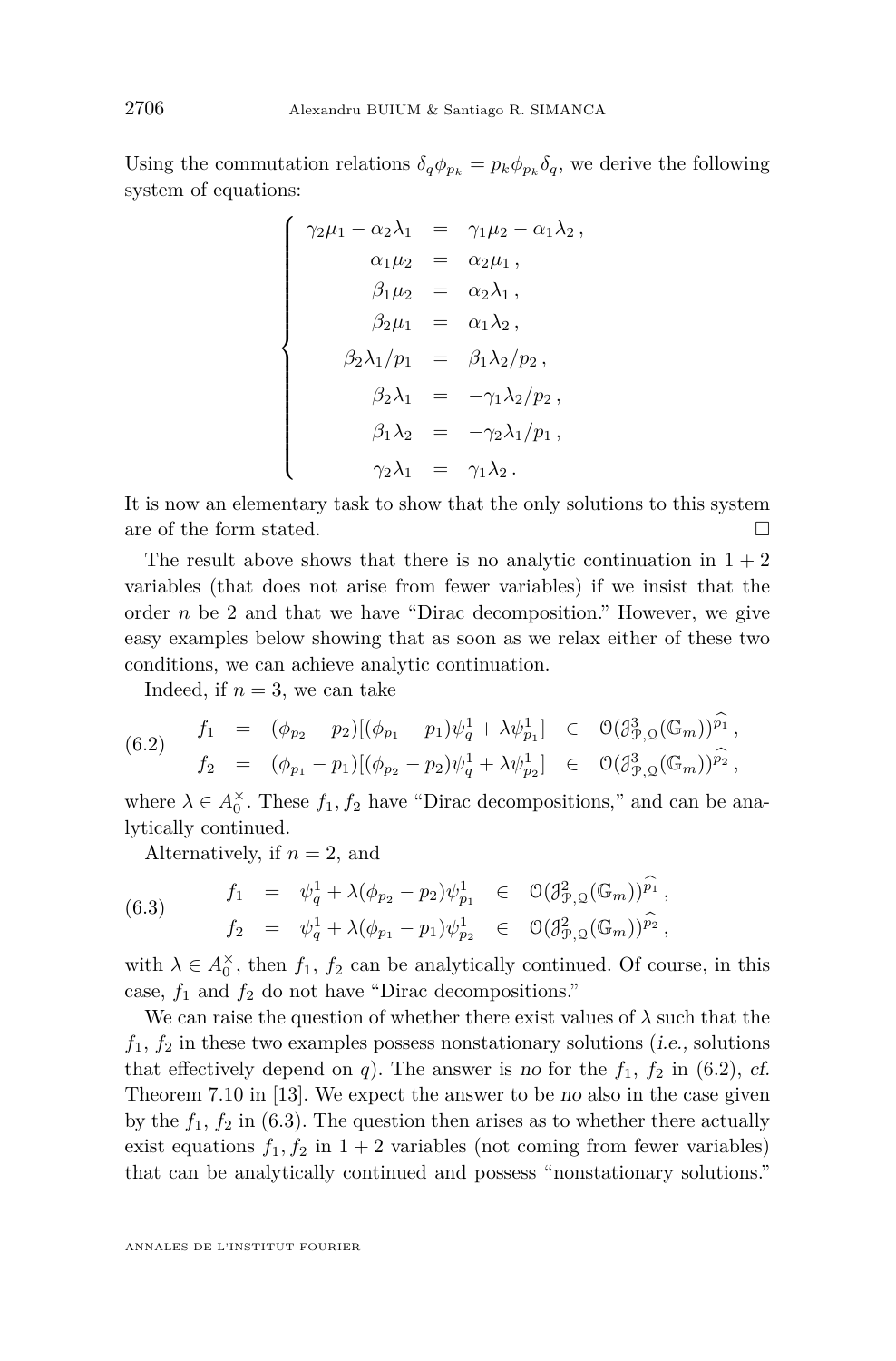<span id="page-23-0"></span>If the answer to this question were to be yes, an interesting theory could emerge. If the answer were to be no, we could be led to a generalization of the notion of solution. Both prospects seem quite intriguing at this point.

#### BIBLIOGRAPHY

- [1] M. Barcau, "Isogeny covariant differential modular forms and the space of elliptic curves up to isogeny", Compositio Math. **137** (2003), p. 237-273.
- [2] J. Borger, "The basic geometry of Witt vectors", arXiv:math/0801.1691.
- [3] J. Borger & B. Wieland, "Plethystic algebra", Adv. Math. **194** (2005), no. 2, p. 246-283.
- [4] A. BUIUM, "Intersections in jet spaces and a conjecture of S. Lang", Ann. of Math. **136** (1992), p. 583-593.
- [5] ——— , Differential Algebra and Diophantine Geometry, Hermann, Paris, 1994.
- [6] ——— , "Differential characters of Abelian varieties over *p*-adic fields", Invent. Math. **122** (1995), p. 309-340.
- [7] ——— , "Geometry of *p*-jets", Duke J. Math. **82** (1996), no. 2, p. 349-367.
- [8] ——— , "Differential modular forms", J. reine angew. Math. **520** (2000), p. 95-167.
- [9] ——— , "Arithmetic Differential Equations", in Math. Surveys and Monographs,
- vol. 118, American Mathematical Society, Providence, RI, 2005, p. xxxii+310.
- [10] A. Buium & B. Poonen, "Independence of points on elliptic curves arising from special points on modular and Shimura curves, I: global results", Duke Math. J., to appear.
- [11] ——— , "Independence of points on elliptic curves arising from special points on modular and Shimura curves, II: local results", Compositio Math., to appear.
- [12] A. BUIUM & A. SAHA, "Igusa differential modular forms", preprint.
- [13] A. Buium & S. R. Simanca, "Arithmetic partial differential equations", arXiv:math/0605107.
- [14] ——— , "Arithmetic partial differential equations II: modular curves", arXiv:0804.4856.
- [15] ——— , "Arithmetic Laplacians", Adv. Math. **220** (2009), p. 246-277.
- [16] C. Deninger, "Local *L*-factors of motives and regularized determinants", Invent. Math. **107** (1992), no. 1, p. 135-150.
- [17] B. Dwork, G. Gerotto & F. J. Sullivan, "An introduction to *G*-functions", in Annals of Mathematics Studies, vol. 133, Princeton University Press, Princeton, NJ, 1994, p. xxii+323.
- [18] M. Greenberg, "Schemata over local rings", Ann. of Math. **73** (1961), p. 624-648.
- [19] A. Grothendieck, "La théorie des classes de Chern", Bull. Soc. Math. France **86** (1958), p. 137-154.
- [20] C. Hurlburt, "Isogeny covariant differential modular forms modulo *p*", Compositio Math. **128** (2001), no. 1, p. 17-34.
- [21] A. Joyal, "*δ*-anneaux et *λ*-anneaux", C.R. Math. Rep. Acad. Sci Canada **4** (1985), p. 227-232.
- [22] V. Kac & P. Cheung, "Quantum calculus", Universitext, Springer-Verlag, New York, 2002, x+112 pp.
- [23] E. R. KOLCHIN, "Differential algebra and algebraic groups", in Pure and Applied Mathematics, vol. 54, Academic Press, New York-London, 1973, p. xviii+446.
- [24] Y. I. MANIN, "Cyclotomy and analytic geometry over  $\mathbb{F}_1$ ", arXiv:0809.1564.